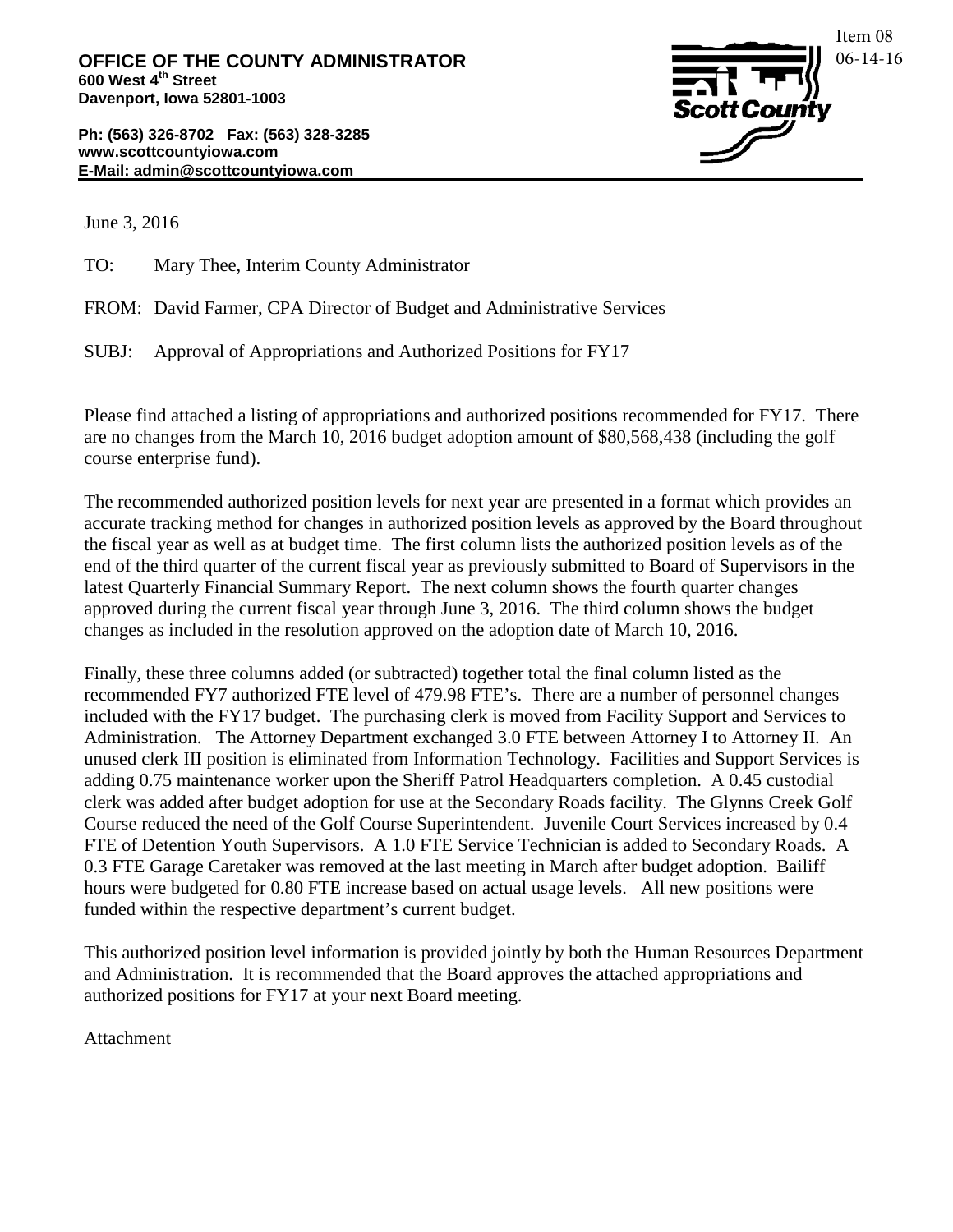# **PERSONNEL SUMMARY (FTE's)**

|                                        | <b>FY16</b> | <b>FY16</b>    | <b>FY17</b>    | <b>FY17</b> |
|----------------------------------------|-------------|----------------|----------------|-------------|
|                                        | as of       | 4th QTR        | <b>Budget</b>  | Adjusted    |
| <b>Department</b>                      | 03/31/16    | <b>Changes</b> | <b>Changes</b> | <b>FTE</b>  |
|                                        |             |                |                |             |
| Administration                         | 4.90        |                | 1.00           | 5.90        |
| Attorney                               | 33.50       |                |                | 33.50       |
| Auditor                                | 14.05       |                |                | 14.05       |
| Information Technology                 | 15.40       |                | (0.40)         | 15.00       |
| <b>Facilities and Support Services</b> | 28.95       |                | (0.25)         | 28.70       |
| <b>Community Services</b>              | 10.00       |                |                | 10.00       |
| Conservation (net of golf course)      | 48.85       |                |                | 48.85       |
| Health                                 | 45.52       |                |                | 45.52       |
| Human Resources                        | 3.50        |                |                | 3.50        |
| Juvenile Court Services                | 15.00       | ۰              | 0.40           | 15.40       |
| Planning & Development                 | 4.33        |                |                | 4.33        |
| Recorder                               | 10.50       |                |                | 10.50       |
| Secondary Roads                        | 35.15       |                | 1.00           | 36.15       |
| Sheriff                                | 157.80      |                | 0.80           | 158.60      |
| Supervisors                            | 5.00        |                | ۰              | 5.00        |
| Treasurer                              | 28.00       |                |                | 28.00       |
| <b>SUBTOTAL</b>                        | 460.45      |                | 2.55           | 463.00      |
| Golf Course Enterprise                 | 17.98       |                | (1.00)         | 16.98       |
| <b>TOTAL</b>                           | 478.43      |                | 1.55           | 479.98      |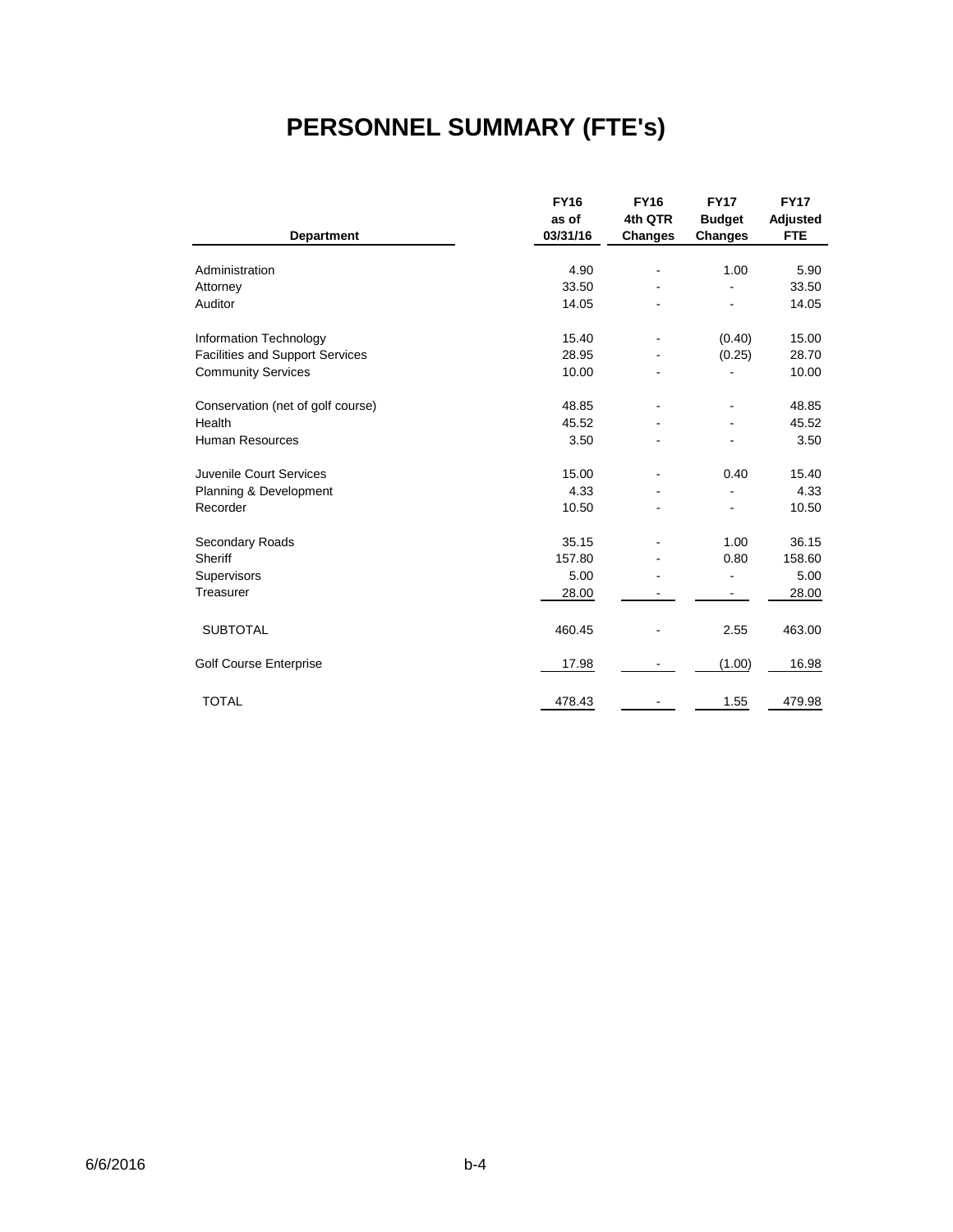| <b>ORGANIZATION: Administration</b>                  | <b>FY16</b><br>as of | <b>FY16</b><br>4th QTR   | <b>FY17</b><br><b>Budget</b> | <b>FY17</b><br>Adjusted |
|------------------------------------------------------|----------------------|--------------------------|------------------------------|-------------------------|
| <b>POSITIONS:</b>                                    | 03/31/16             | Changes                  | <b>Changes</b>               | <b>FTE</b>              |
| A County Administrator                               | 1.00                 | ٠                        |                              | 1.00                    |
| 805-A Assistant County Administrator                 | 0.50                 | $\blacksquare$           |                              | 0.50                    |
| 657-A Director of Budget and Administrative Serivces |                      | $\blacksquare$           | 1.00                         | 1.00                    |
| 597-A Budget Manager                                 | 1.00                 | $\overline{\phantom{a}}$ | (1.00)                       |                         |
| 417-A Fleet Manager                                  | 0.40                 | ٠                        | $\overline{\phantom{0}}$     | 0.40                    |
| 366-A Budget Coordinator                             |                      | $\overline{\phantom{a}}$ |                              |                         |
| 332-A ERP / EDM Budget Analyst                       | 1.00                 | $\blacksquare$           |                              | 1.00                    |
| 298-A Administrative Assistant                       | 1.00                 | ٠                        | $\overline{\phantom{0}}$     | 1.00                    |
| 252-A Purchasing Specialist                          |                      |                          | 1.00                         | 1.00                    |
| <b>Total Positions</b>                               | 4.90                 |                          | 1.00                         | 5.90                    |

| <b>ORGANIZATION: Attorney</b> |                                               | <b>FY16</b> | <b>FY16</b>    | <b>FY17</b>    | <b>FY17</b> |
|-------------------------------|-----------------------------------------------|-------------|----------------|----------------|-------------|
|                               |                                               | as of       | 4th QTR        | <b>Budget</b>  | Adjusted    |
| <b>POSITIONS:</b>             |                                               | 03/31/16    | <b>Changes</b> | Changes        | <b>FTE</b>  |
|                               |                                               |             |                |                |             |
|                               | X County Attorney                             | 1.00        |                |                | 1.00        |
|                               | X First Assistant Attorney                    | 1.00        |                |                | 1.00        |
|                               | X Deputy First Assistant Attorney             |             |                |                |             |
|                               | X Assistant Attorney II                       |             |                |                |             |
|                               | X Assistant Attorney I                        |             |                |                |             |
|                               | 611-A Attorney II                             | 4.00        |                | 3.00           | 7.00        |
|                               | 511-A Office Administrator                    | 1.00        |                | ۰              | 1.00        |
|                               | 505-A Risk Manager                            | 1.00        |                | ÷,             | 1.00        |
|                               | 464-A Attorney I                              | 10.00       |                | (3.00)         | 7.00        |
|                               | 323-A Case Expeditor                          | 1.00        |                | $\overline{a}$ | 1.00        |
|                               | 316-A Paralegal-Audio/Visual Production Spec  | 1.00        |                |                | 1.00        |
|                               | 282-A Paralegal                               | 1.00        | $\blacksquare$ | ٠              | 1.00        |
|                               | 282-A Executive Secretary/Paralegal           | 1.00        |                |                | 1.00        |
|                               | 223-C Victim/Witness Coordinator              | 1.00        |                |                | 1.00        |
|                               | 223-C Fine Payment Coordinator                | 2.00        |                |                | 2.00        |
|                               | 214-C Administrative Assistant-Juvenile Court | 1.00        |                |                | 1.00        |
|                               | 214-C Intake Coordinator                      | 1.00        |                |                | 1.00        |
|                               | 194-C Legal Secretary-Civil Court             | 1.00        |                |                | 1.00        |
|                               | 191-C Senior Clerk-Victim Witness             | 1.00        |                |                | 1.00        |
|                               | 177-C Legal Secretary                         | 1.00        |                |                | 1.00        |
|                               | 162-C Clerk III                               | 1.00        |                |                | 1.00        |
|                               | 151-C Clerk II-Receptionist                   | 1.00        |                |                | 1.00        |
|                               | 151-C Clerk II-Data Entry                     | 1.00        |                |                | 1.00        |
|                               | Z Summer Law Clerk                            | 0.50        |                |                | 0.50        |
|                               | <b>Total Positions</b>                        | 33.50       |                |                | 33.50       |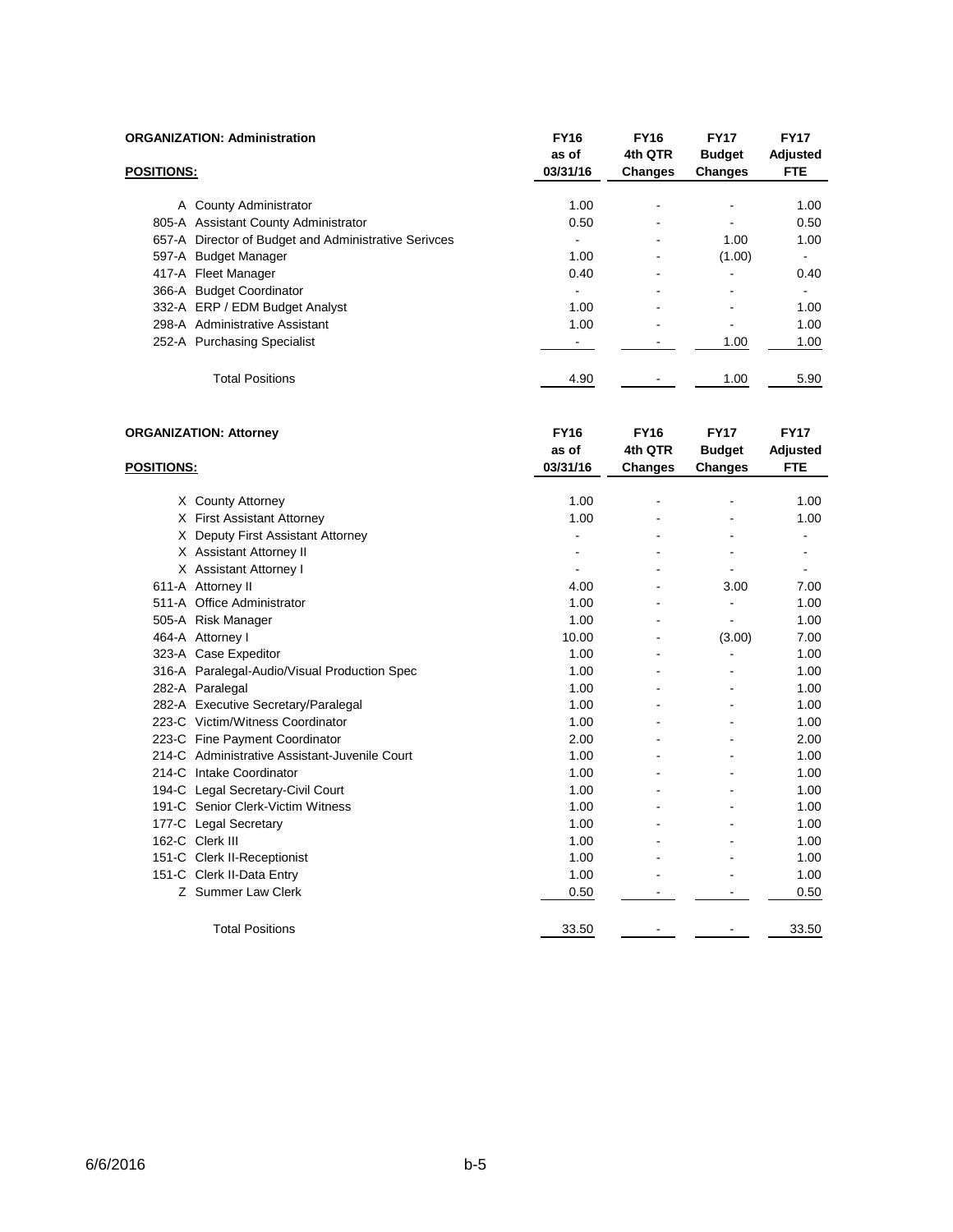|                   | <b>ORGANIZATION: Auditor</b>            | <b>FY16</b><br>as of | <b>FY16</b><br>4th QTR   | <b>FY17</b><br><b>Budget</b> | <b>FY17</b><br>Adjusted |
|-------------------|-----------------------------------------|----------------------|--------------------------|------------------------------|-------------------------|
| <b>POSITIONS:</b> |                                         | 03/31/16             | Changes                  | Changes                      | <b>FTE</b>              |
|                   | X Auditor                               | 1.00                 |                          |                              | 1.00                    |
|                   |                                         |                      |                          |                              |                         |
|                   | X Deputy Auditor-Elections              | ۰                    | $\overline{\phantom{a}}$ | ۰                            | -                       |
|                   | X Deputy Auditor-Tax                    | 1.00                 | $\overline{\phantom{a}}$ | $\qquad \qquad \blacksquare$ | 1.00                    |
|                   | 677-A Accounting and Tax Manager        | 1.00                 | ۰                        | ۰                            | 1.00                    |
|                   | 556-A Operations Manager                | 1.00                 | ۰                        |                              | 1.00                    |
|                   | 291-A Election Supervisor               | 1.00                 | $\overline{\phantom{0}}$ | $\qquad \qquad \blacksquare$ | 1.00                    |
|                   | 268-A GIS Parcel Maintenance Technician | 1.00                 | ۰                        | ۰                            | 1.00                    |
|                   | 252-A Payroll Specialist                | 2.00                 | ۰                        |                              | 2.00                    |
|                   | 252-C Accounts Payable Specialist       | 1.50                 | $\overline{\phantom{a}}$ | ۰                            | 1.50                    |
|                   | 191-C Senior Clerk III Elections        | 2.00                 | ۰                        | $\qquad \qquad \blacksquare$ | 2.00                    |
|                   | 177-A Official Records Clerk            | 0.90                 | ۰                        |                              | 0.90                    |
|                   | 177-C Platroom Specialist               | 1.00                 | ۰                        |                              | 1.00                    |
|                   | 141-C Clerk II                          | 0.65                 |                          |                              | 0.65                    |
|                   | <b>Total Positions</b>                  | 14.05                |                          |                              | 14.05                   |
|                   |                                         |                      |                          |                              |                         |

| <b>ORGANIZATION: Information Technology</b> |                                             | <b>FY16</b> | <b>FY16</b>    | <b>FY17</b>   | <b>FY17</b> |
|---------------------------------------------|---------------------------------------------|-------------|----------------|---------------|-------------|
|                                             |                                             |             | 4th QTR        | <b>Budget</b> | Adjusted    |
| <b>POSITIONS:</b>                           |                                             | 03/31/16    | <b>Changes</b> | Changes       | <b>FTE</b>  |
|                                             |                                             |             |                |               |             |
|                                             | 725-A Information Technology Director       | 1.00        |                |               | 1.00        |
|                                             | 556-A Geographic Information Systems Coord. | 1.00        |                |               | 1.00        |
|                                             | 519-A Network Infrastructure Supervisor     | 1.00        |                |               | 1.00        |
|                                             | 511-A Senior Programmer/Analyst             | 1.00        |                |               | 1.00        |
|                                             | 455-A Webmaster                             | 1.00        |                |               | 1.00        |
|                                             | 445-A Programmer/Analyst II                 | 2.00        |                |               | 2.00        |
|                                             | 406-A Network Systems Administrator         | 5.00        |                |               | 5.00        |
|                                             | 323-A GIS Analyst                           | 1.00        |                |               | 1.00        |
|                                             | 187-A Desktop support Specialist            | 2.00        |                |               | 2.00        |
|                                             | 162-A Clerk III                             | 0.40        |                | (0.40)        |             |
|                                             | <b>Total Positions</b>                      | 15.40       |                | (0.40)        | 15.00       |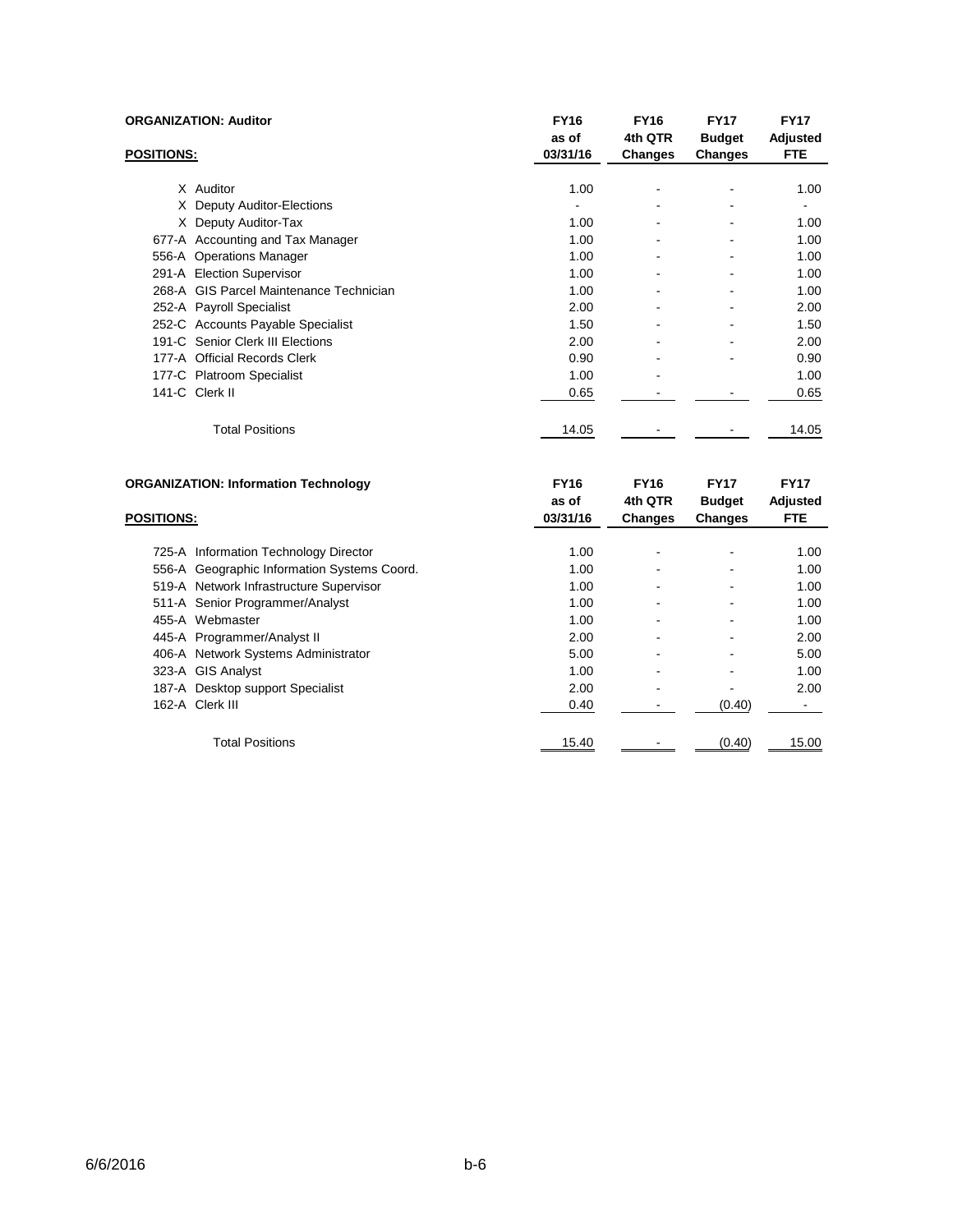| <b>ORGANIZATION: Facilities and Support Services</b> | <b>FY16</b><br>as of | <b>FY16</b><br>4th QTR   | <b>FY17</b><br><b>Budget</b> | <b>FY17</b><br>Adjusted |
|------------------------------------------------------|----------------------|--------------------------|------------------------------|-------------------------|
| <b>POSITIONS:</b>                                    | 03/31/16             | Changes                  | Changes                      | <b>FTE</b>              |
| 725-A Director of Facilities and Support Services    | 1.00                 |                          |                              | 1.00                    |
| 462-A Operations Manager-FSS                         |                      |                          |                              |                         |
| 417-A Operations Manager-FSS                         |                      |                          |                              |                         |
| 300-A Maintenance Coordinator                        | 1.00                 |                          |                              | 1.00                    |
| 268-C Maintenance Specialist                         | 4.00                 |                          |                              | 4.00                    |
| 268-C Maintenance Electronic Systems Technician      | 2.00                 |                          |                              | 2.00                    |
| 252-A Purchasing Specialist                          | 1.00                 | $\overline{\phantom{a}}$ | (1.00)                       | ۰                       |
| 238-A Custodial & Security Coordinator               | 1.00                 | $\overline{\phantom{a}}$ |                              | 1.00                    |
| 182-C Maintenance Worker                             | 1.00                 |                          | 0.75                         | 1.75                    |
| 177-C Senior Clerk                                   | 1.00                 |                          |                              | 1.00                    |
| 162-C Lead Custodial Worker                          | 2.00                 |                          |                              | 2.00                    |
| 141-C Clerk II/Support Services                      | 2.00                 |                          |                              | 2.00                    |
| 141-C Clerk II/Scanning                              | 2.00                 |                          |                              | 2.00                    |
| 130-C Custodial Worker                               | 9.95                 |                          |                              | 9.95                    |
| 83-C General Laborer                                 | 1.00                 |                          |                              | 1.00                    |
| <b>Total Positions</b>                               | 28.95                |                          | (0.25)                       | 28.70                   |
| <b>ORGANIZATION: Community Services</b>              | <b>FY16</b><br>as of | <b>FY16</b><br>4th QTR   | <b>FY17</b><br><b>Budget</b> | <b>FY17</b><br>Adjusted |
| <b>DOCITIONS.</b>                                    | 0212111C             | Chanasca                 | $R$ honano                   | <b>CTC</b>              |

| <b>POSITIONS:</b>                 | 03/31/16 | <b>Changes</b>           | <b>Changes</b> | <b>FTE</b> |
|-----------------------------------|----------|--------------------------|----------------|------------|
|                                   |          |                          |                |            |
| 725-A Community Services Director | 1.00     | ٠                        | -              | 1.00       |
| 430-A Case Aide Supervisor        | 1.00     | ۰                        |                | 1.00       |
| 430-A Mental Health Coordinator   | 1.00     | $\blacksquare$           |                | 1.00       |
| 298-A Veterans Director/Case Aide | 1.00     | $\overline{\phantom{a}}$ | ۰              | 1.00       |
| 271-C Office Manager              | 1.00     | ۰                        |                | 1.00       |
| 252-C Case Aide                   | 2.00     | ٠                        |                | 2.00       |
| 162-C Clerk III/Secretary         | 1.00     | $\overline{\phantom{a}}$ |                | 1.00       |
| 162-C Clerk II/Receptionist       | 0.85     | $\overline{\phantom{a}}$ |                | 0.85       |
| 141-C Clerk II/Receptionist       | 0.15     | $\overline{\phantom{a}}$ | ٠              | 0.15       |
| Z Mental Health Advocate          | 1.00     |                          |                | 1.00       |
| <b>Total Positions</b>            | 10.00    |                          |                | 10.00      |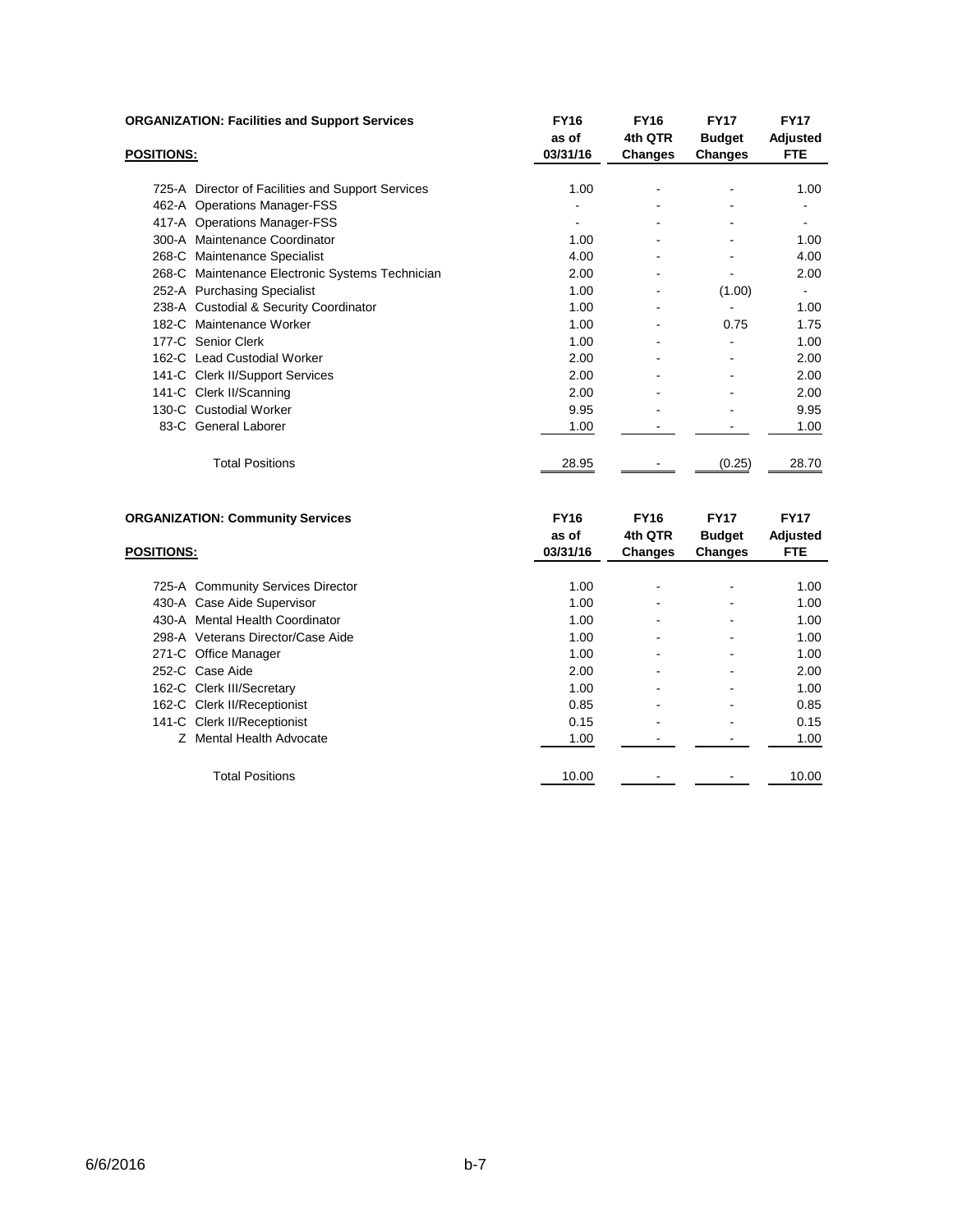|                   | <b>ORGANIZATION: Conservation (Net of Golf Operations)</b> | <b>FY16</b><br>as of | <b>FY16</b><br>4th QTR | <b>FY17</b><br><b>Budget</b> | <b>FY17</b><br><b>Adjusted</b> |
|-------------------|------------------------------------------------------------|----------------------|------------------------|------------------------------|--------------------------------|
| <b>POSITIONS:</b> |                                                            | 03/31/16             | <b>Changes</b>         | <b>Changes</b>               | <b>FTE</b>                     |
|                   | 775-A Director                                             | 1.00                 |                        |                              | 1.00                           |
|                   | 540-A Deputy Director                                      | 1.00                 |                        |                              | 1.00                           |
|                   | 470-A Park Manager                                         | 2.00                 |                        |                              | 2.00                           |
|                   | 382-A Naturalist/Director                                  | 1.00                 |                        |                              | 1.00                           |
|                   | 271-A Naturalist                                           | 2.00                 |                        |                              | 2.00                           |
|                   | 262-A Park Ranger                                          | 5.00                 |                        |                              | 5.00                           |
|                   | 252-A Administrative Assistant                             | 1.00                 |                        |                              | 1.00                           |
|                   | 220-A Park Crew Leader / Equipment Specialist              | 1.00                 |                        | 1.00                         | 2.00                           |
|                   | 187-A Pioneer Village Site Coordinator                     | 1.00                 |                        | $\blacksquare$               | 1.00                           |
|                   | 187-A Equipment Specialist                                 | 2.00                 |                        | (1.00)                       | 1.00                           |
|                   | 187-A Equipment Mechanic                                   |                      |                        |                              |                                |
|                   | 187-A Park Maintenance Technician                          | 4.00                 |                        |                              | 4.00                           |
|                   | 141-A Clerk II                                             | 1.00                 |                        |                              | 1.00                           |
|                   | 99-A Cody Homestead Site Coordinator                       | 0.75                 |                        |                              | 0.75                           |
|                   | Z Seasonal Park Maintainance(WLP, SCP. PV)                 | 7.52                 |                        |                              | 7.52                           |
|                   | Z Seasonal Pool Manager (SCP)                              | 0.29                 |                        |                              | 0.29                           |
|                   | Z Seasonal Asst Pool Manager (SCP)                         | 0.21                 |                        |                              | 0.21                           |
|                   | Z Seasonal Lifequard (WLP, SCP)                            | 6.28                 |                        |                              | 6.28                           |
|                   | Z Seasonal Pool Concessions (SCP)                          | 1.16                 |                        |                              | 1.16                           |
|                   | Z Seasonal Beach/Boathouse Concessions                     | 1.80                 |                        |                              | 1.80                           |
|                   | Z Seasonal Beach Manager (WLP)                             | 0.29                 |                        |                              | 0.29                           |
|                   | Z Seasonal Asst Beach Manager (WLP)                        | 0.23                 |                        |                              | 0.23                           |
|                   | Z Seasonal Park Patrol (WLP, SCP)                          | 2.17                 |                        |                              | 2.17                           |
|                   | Z Seasonal Park Attendants (WLP, SCP, BSP)                 | 2.95                 |                        |                              | 2.95                           |
|                   | Z Seasonal Naturalist - Caretaker                          | 0.66                 |                        |                              | 0.66                           |
|                   | Z Seasonal Naturalist                                      | 0.79                 |                        |                              | 0.79                           |
|                   | Z Seasonal Day Camp/Apothecary (PV)                        | 1.56                 |                        |                              | 1.56                           |
|                   | Z Seasonal Concession Worker (Cody)                        | 0.19                 |                        |                              | 0.19                           |
|                   | <b>Total Positions</b>                                     | 48.85                |                        |                              | 48.85                          |
|                   |                                                            |                      |                        |                              |                                |

| <b>ORGANIZATION: Glynns Creek Golf Course</b> | <b>FY16</b><br>as of | <b>FY16</b><br>4th QTR   | <b>FY17</b><br><b>Budget</b> | <b>FY17</b><br>Adjusted |
|-----------------------------------------------|----------------------|--------------------------|------------------------------|-------------------------|
| <b>POSITIONS:</b>                             | 03/31/16             | <b>Changes</b>           | <b>Changes</b>               | <b>FTE</b>              |
| 462-A Golf Pro/Manager                        | 1.00                 | ۰                        |                              | 1.00                    |
| 462-A Golf Course Superintendent              | 1.00                 | ۰                        | (1.00)                       | ۰                       |
| 220-A Assistant Golf Course Superintendent    | 1.00                 | ٠                        |                              | 1.00                    |
| 187-A Turf Equipment Specialist               | 1.00                 | $\overline{\phantom{a}}$ | -                            | 1.00                    |
| 162-A Maintenance Technician                  | 1.00                 | $\blacksquare$           | $\blacksquare$               | 1.00                    |
| Z Seasonal Assistant Golf Professional        | 0.73                 |                          |                              | 0.73                    |
| Z Seasonal Golf Pro Staff                     | 7.48                 | $\overline{\phantom{a}}$ | ۰                            | 7.48                    |
| Z Seasonal Part-Time Laborers                 | 4.77                 | ۰                        |                              | 4.77                    |
| <b>Total Positions</b>                        | 17.98                |                          | (1.00)                       | 16.98                   |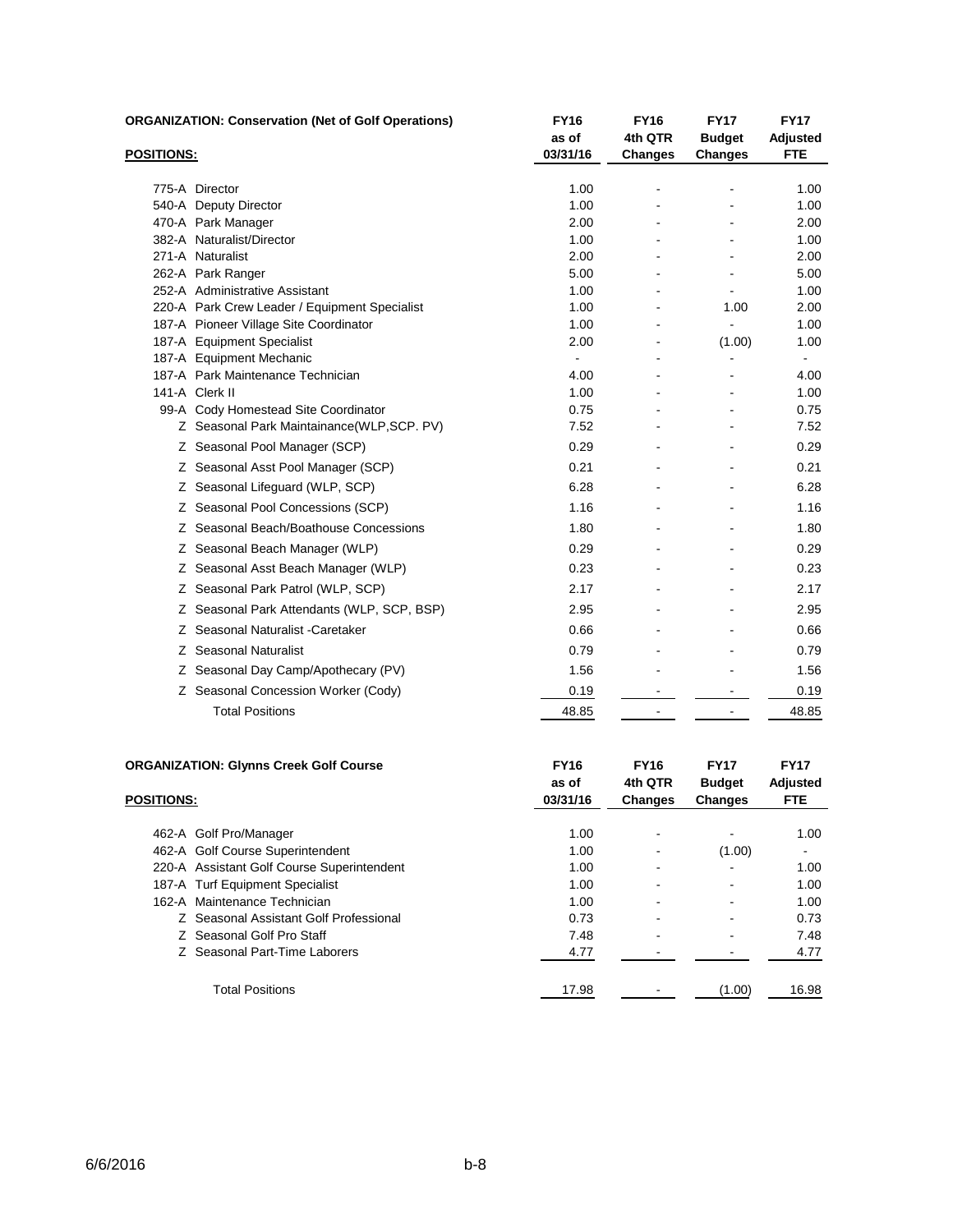|                   | <b>ORGANIZATION: Health</b>                    | <b>FY16</b><br>as of     | <b>FY16</b><br>4th QTR | <b>FY17</b><br><b>Budget</b> | <b>FY17</b><br>Adjusted |
|-------------------|------------------------------------------------|--------------------------|------------------------|------------------------------|-------------------------|
| POSITIONS:        |                                                | 03/31/16                 | <b>Changes</b>         | Changes                      | <b>FTE</b>              |
|                   | 805-A Health Director                          | 1.00                     |                        |                              | 1.00                    |
|                   | 571-A Deputy Director                          | 1.00                     |                        |                              | 1.00                    |
|                   | 470-A Clinical Services Coordinator            | 1.00                     |                        |                              | 1.00                    |
|                   | 417-A Community Health Coordinator             | 1.00                     |                        |                              | 1.00                    |
|                   | 417-A Environmental Health Coordinator         | 1.00                     |                        | ÷.                           | 1.00                    |
|                   | 417-A Public Health Services Coordinator       | 1.00                     |                        |                              | 1.00                    |
|                   | 417-A Correctional Health Coordinator          | 1.00                     |                        |                              | 1.00                    |
|                   | 397-A Clinical Services Specialist             | 1.00                     | ۳                      | L.                           | 1.00                    |
|                   | 366-A Public Health Nurse                      | 9.00                     |                        |                              | 9.00                    |
|                   | 355-A Community Health Consultant              | 5.00                     |                        |                              | 5.00                    |
|                   | 355-A Community Health Intervention Specialist | 1.00                     |                        |                              | 1.00                    |
|                   | 355-A Environmental Health Specialist          | 7.00                     |                        |                              | 7.00                    |
|                   | 323-A Child Health Consultant                  | 2.00                     |                        |                              | 2.00                    |
|                   | 271-A Community Dental Consultant              | 2.00                     |                        |                              | 2.00                    |
|                   | 271-A Administrative Office Assistant          |                          |                        |                              |                         |
|                   | 252-A Administrative Office Assistant          | 1.00                     |                        |                              | 1.00                    |
|                   | 230-A Public Health Nurse-LPN                  | $\overline{a}$           |                        |                              | ÷.                      |
|                   | 209-A Medical Assistant                        | 2.00                     |                        |                              | 2.00                    |
|                   | 198-A Medical Lab Technician                   | 0.75                     |                        |                              | 0.75                    |
|                   | 177-A Lab Technician                           | ÷.                       |                        |                              |                         |
|                   | 162-A Resource Specialist                      | 2.00                     |                        |                              | 2.00                    |
|                   | 141-A Resource Assistant                       | 3.45                     |                        |                              | 3.45                    |
|                   | Z Interpreters                                 | $\overline{a}$           |                        |                              |                         |
|                   | Z Dental Hygienist                             | $\overline{\phantom{a}}$ |                        |                              | $\blacksquare$          |
|                   | Z Environmental Health Intern                  | 0.25                     |                        |                              | 0.25                    |
|                   | Z Health Services Professional                 | 2.07                     |                        |                              | 2.07                    |
|                   | <b>Total Positions</b>                         | 45.52                    | $\blacksquare$         |                              | 45.52                   |
|                   | <b>ORGANIZATION: Human Resources</b>           | <b>FY16</b><br>as of     | <b>FY16</b><br>4th QTR | <b>FY17</b><br><b>Budget</b> | <b>FY17</b><br>Adjusted |
| <b>POSITIONS:</b> |                                                | 03/31/16                 | <b>Changes</b>         | <b>Changes</b>               | <b>FTE</b>              |
|                   | 805-A Assistant County Administrator           | 0.50                     |                        |                              | 0.50                    |
|                   | 505-A Risk Manager                             |                          |                        |                              |                         |
|                   | 323-A Human Resources Generalist               | 2.00                     |                        | $\overline{a}$               | 2.00                    |
|                   | 198-A Benefits Coordinator                     | 1.00                     |                        |                              | 1.00                    |
|                   | <b>Total Positions</b>                         | 3.50                     |                        |                              | 3.50                    |

| <b>ORGANIZATION: Juvenile Court Services</b> | <b>FY16</b><br>as of | <b>FY16</b><br>4th QTR | <b>FY17</b><br><b>Budget</b> | <b>FY17</b><br>Adjusted |
|----------------------------------------------|----------------------|------------------------|------------------------------|-------------------------|
| <b>POSITIONS:</b>                            | 03/31/16             | <b>Changes</b>         | <b>Changes</b>               | <b>FTE</b>              |
| 571-A Juvenile Detention Center Director     | 1.00                 |                        | $\,$                         | 1.00                    |
| 323-A Shift Supervisor                       | 2.00                 | -                      | $\blacksquare$               | 2.00                    |
| 238-J Detention Youth Counselors             | -                    |                        |                              | $\blacksquare$          |
| 215-A Detenton Youth Supervisor              | 12.00                |                        | 0.40                         | 12.40                   |
| <b>Total Positions</b>                       | 15.00                | -                      | 0.40                         | 15.40                   |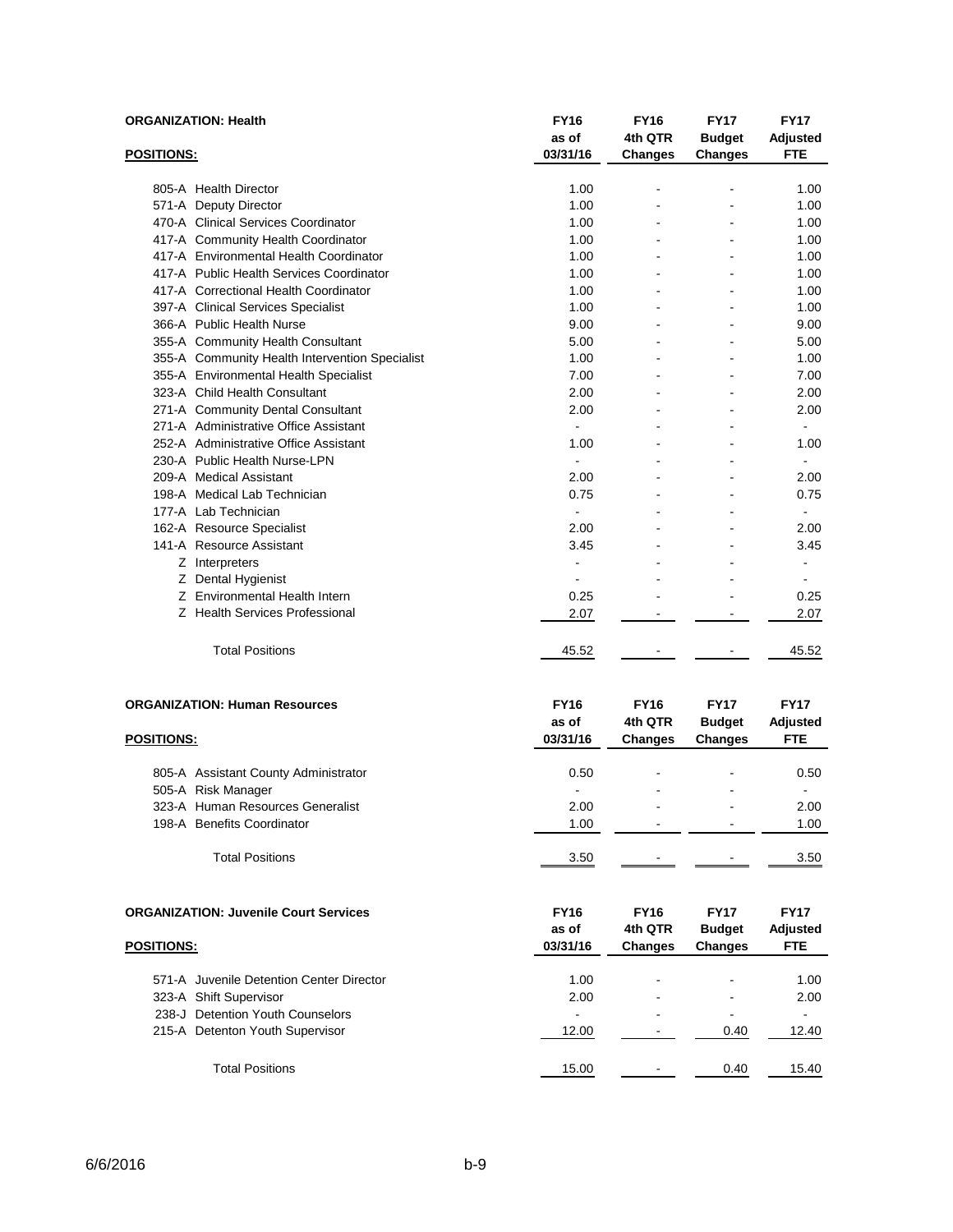| <b>ORGANIZATION: Planning &amp; Development</b> |                                         | <b>FY16</b>       | <b>FY16</b><br>4th QTR | <b>FY17</b>                     | <b>FY17</b>      |
|-------------------------------------------------|-----------------------------------------|-------------------|------------------------|---------------------------------|------------------|
| <b>POSITIONS:</b>                               |                                         | as of<br>03/31/16 | <b>Changes</b>         | <b>Budget</b><br><b>Changes</b> | Adjusted<br>FTE. |
|                                                 | 608-A Planning & Development Director   | 1.00              | ۰                      |                                 | 1.00             |
|                                                 | 314-C Building Inspector                | 1.00              |                        |                                 | 1.00             |
|                                                 | 252-A Planning & Development Specialist | 1.00              | -                      |                                 | 1.00             |
|                                                 | 162-A Clerk III                         | 0.50              | ۰                      | -                               | 0.50             |
|                                                 | Z Weed/Zoning Enforcement Aide          | 0.58              | -                      |                                 | 0.58             |
|                                                 | Z Planning Intern                       | 0.25              |                        |                                 | 0.25             |
|                                                 | <b>Total Positions</b>                  | 4.33              |                        |                                 | 4.33             |

| <b>ORGANIZATION: Recorder</b> |                                | <b>FY16</b><br>as of | <b>FY16</b><br>4th QTR | <b>FY17</b><br><b>Budget</b> | <b>FY17</b><br>Adjusted |  |
|-------------------------------|--------------------------------|----------------------|------------------------|------------------------------|-------------------------|--|
| <b>POSITIONS:</b>             |                                | 03/31/16             | <b>Changes</b>         | Changes                      | <b>FTE</b>              |  |
|                               | X Recorder                     | 1.00                 |                        | ٠                            | 1.00                    |  |
|                               | Y Second Deputy                | 1.00                 |                        | -                            | 1.00                    |  |
|                               | 496-A Operations Manager       | 1.00                 |                        | $\overline{\phantom{a}}$     | 1.00                    |  |
|                               | 191-C Real Estate Specialist   | 1.00                 |                        | -                            | 1.00                    |  |
|                               | 191-C Vital Records Specialist | 1.00                 |                        | ٠                            | 1.00                    |  |
|                               | 162-C Clerk III                | 1.00                 |                        |                              | 1.00                    |  |
|                               | 141-C Clerk II                 | 4.50                 |                        |                              | 4.50                    |  |
|                               | <b>Total Positions</b>         | 10.50                |                        |                              | 10.50                   |  |

| <b>ORGANIZATION: Secondary Roads</b> |                                      | <b>FY16</b> | <b>FY16</b>    | <b>FY17</b>    | <b>FY17</b> |
|--------------------------------------|--------------------------------------|-------------|----------------|----------------|-------------|
|                                      |                                      | as of       | 4th QTR        | <b>Budget</b>  | Adjusted    |
| <b>POSITIONS:</b>                    |                                      | 03/31/16    | <b>Changes</b> | <b>Changes</b> | <b>FTE</b>  |
|                                      |                                      |             |                |                |             |
|                                      | 864-A County Engineer                | 1.00        |                |                | 1.00        |
|                                      | 634-A Assistant County Engineer      | 1.00        |                | $\overline{a}$ | 1.00        |
|                                      | 417-A Fleet Manager                  | 0.60        |                |                | 0.60        |
|                                      | 430-A Secondary Roads Superintendent | 1.00        |                |                | 1.00        |
|                                      | 300-A Engineering Aide II            | 2.00        |                |                | 2.00        |
|                                      | 233-A Shop Supervisor                | 1.00        |                |                | 1.00        |
|                                      | 230-A Administrative Assistant       | 1.00        |                |                | 1.00        |
|                                      | 213-B Crew Leader/Operator I         | 3.00        |                |                | 3.00        |
|                                      | 204-A Office Leader                  |             |                |                |             |
|                                      | 199-B Sign Crew Leader               | 1.00        |                |                | 1.00        |
|                                      | 187-B Mechanic                       | 2.00        |                |                | 2.00        |
|                                      | 187-B Shop Control Clerk             | 1.00        |                |                | 1.00        |
|                                      | 174-B Heavy Equipment Operator III   | 7.00        |                |                | 7.00        |
|                                      | 174-B Sign Crew Technician           | 1.00        |                |                | 1.00        |
|                                      | 163-B Truck Crew Coordinator         | 1.00        |                |                | 1.00        |
|                                      | 162-A Office Assistnant              | 1.00        |                |                | 1.00        |
|                                      | 162-A Clerk III                      |             |                |                | ä,          |
|                                      | 153-B Truck Driver/Laborer           | 10.00       |                |                | 10.00       |
|                                      | 143-B Service Technician             |             |                | 1.00           | 1.00        |
| Ζ                                    | <b>Engineering Intern</b>            | 0.25        |                |                | 0.25        |
|                                      | Z Seasonal Maintenance Worker        | 0.30        |                |                | 0.30        |
| Ζ                                    | Eldridge Garage Caretaker            |             |                |                |             |
|                                      | <b>Total Positions</b>               | 35.15       |                | 1.00           | 36.15       |
|                                      |                                      |             |                |                |             |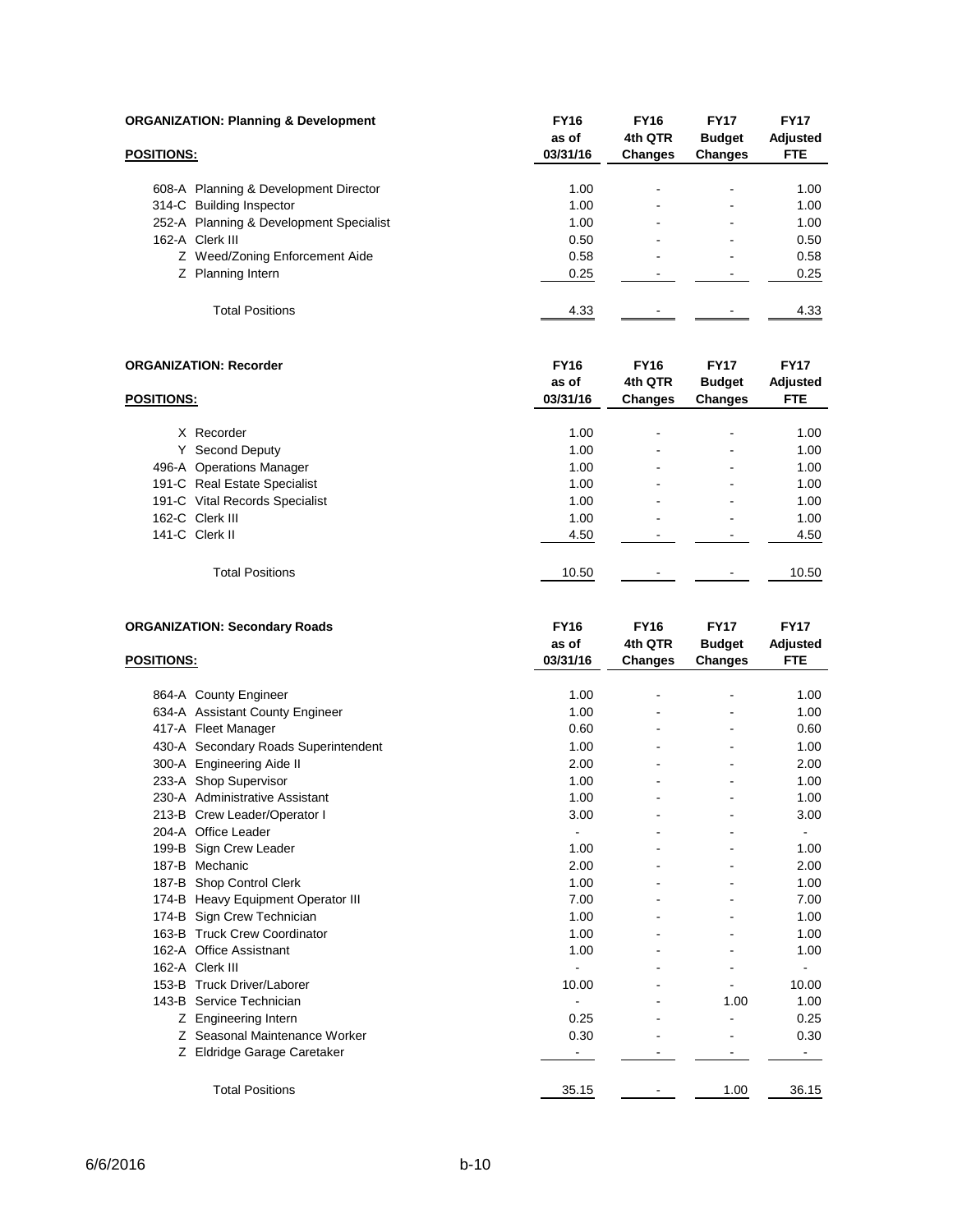| <b>ORGANIZATION: Sheriff</b> |                                                | <b>FY16</b><br>as of | <b>FY16</b><br>4th QTR | <b>FY17</b><br><b>Budget</b> | <b>FY17</b><br>Adjusted        |
|------------------------------|------------------------------------------------|----------------------|------------------------|------------------------------|--------------------------------|
| <u>POSITIONS:</u>            |                                                | 03/31/16             | <b>Changes</b>         | <b>Changes</b>               | <b>FTE</b>                     |
|                              | X Sheriff                                      | 1.00                 |                        |                              | 1.00                           |
|                              | Y Chief Deputy                                 | 1.00                 |                        |                              | 1.00                           |
|                              | 705-A Jail Administrator                       | $\overline{a}$       |                        |                              | $\overline{a}$                 |
|                              | 571-A Assistant Jail Administrator             | 1.00                 |                        |                              | 1.00                           |
|                              | 540-A Assistant Jail Administrator             | $\overline{a}$       |                        |                              | $\sim$                         |
|                              | 519-A Captain                                  | 1.00                 |                        |                              | 1.00                           |
|                              | 464-A Lieutenant                               | 4.00                 |                        |                              | 4.00                           |
|                              | 451-E Training Sergeant                        | 1.00                 |                        |                              | 1.00                           |
|                              | 451-E Sergeant                                 | 6.00                 |                        |                              | 6.00                           |
|                              | 430-A Shift Commander (Corrections Lieutenant) | 2.00                 |                        |                              | 2.00                           |
|                              | 406-A Shift Commander (Corrections Lieutenant) | $\overline{a}$       |                        |                              | $\sim$                         |
|                              | 332-A Corrections Sergeant                     | 14.00                |                        |                              | 14.00                          |
|                              | 332-A Food Service Manager                     | 1.00                 |                        |                              | 1.00                           |
|                              | 329-E Deputy                                   | 30.00                |                        |                              | 30.00                          |
|                              | 323-A Program Services Coordinator             | 2.00                 | ä,                     | ä,                           | 2.00                           |
|                              | 289-A Classification Specialist                | 2.00                 |                        |                              | 2.00                           |
|                              | 271-A Office Administrator                     | 1.00                 |                        |                              | 1.00                           |
|                              | 262-A Lead Bailiff                             | 1.00                 |                        | $\sim$                       | 1.00                           |
|                              | 246-H Correction Officer                       | 59.00                |                        |                              | 59.00                          |
| 220-A Bailiff                |                                                | 11.60                |                        | 0.80                         | 12.40                          |
|                              | 220-A Senior Accounting Clerk-Receptionist     | 1.00                 |                        |                              | 1.00                           |
|                              | 198-A Court Compliance Coordinator             | 2.00                 |                        |                              | 2.00                           |
|                              | 198-A Alternative Sentencing Coordinator       | 1.00                 |                        |                              | 1.00                           |
|                              | 177-C Senior Clerk                             | 1.00                 |                        |                              | 1.00                           |
|                              | 220-C Senior Accounting Clerk                  | 2.00                 |                        |                              | 2.00                           |
|                              | 177-C Inmate Services Clerk                    | 1.00                 |                        | ۳                            | 1.00                           |
|                              | 176-H Jail Custodian/Correction Officer        | 4.00                 |                        |                              | 4.00                           |
| 176-C Cook                   |                                                | 3.60                 |                        |                              | 3.60                           |
|                              | 162-A Clerk III                                | 3.60                 | $\blacksquare$         | $\blacksquare$               | 3.60                           |
|                              | <b>Total Positions</b>                         | 157.80               |                        | 0.80                         | 158.60                         |
|                              | <b>ORGANIZATION: Supervisors, Board of</b>     | <b>FY16</b><br>as of | <b>FY16</b><br>4th QTR | <b>FY17</b><br><b>Budget</b> | <b>FY17</b><br><b>Adjusted</b> |
| <u>POSITIONS:</u>            |                                                | 03/31/16             | <b>Changes</b>         | <b>Changes</b>               | <b>FTE</b>                     |
|                              | X Supervisor, Chairman                         | 1.00                 |                        |                              | 1.00                           |
|                              | X Supervisor                                   | 4.00                 | $\blacksquare$         | $\blacksquare$               | 4.00                           |
|                              | <b>Total Positions</b>                         | 5.00                 | $\overline{a}$         | $\overline{\phantom{a}}$     | 5.00                           |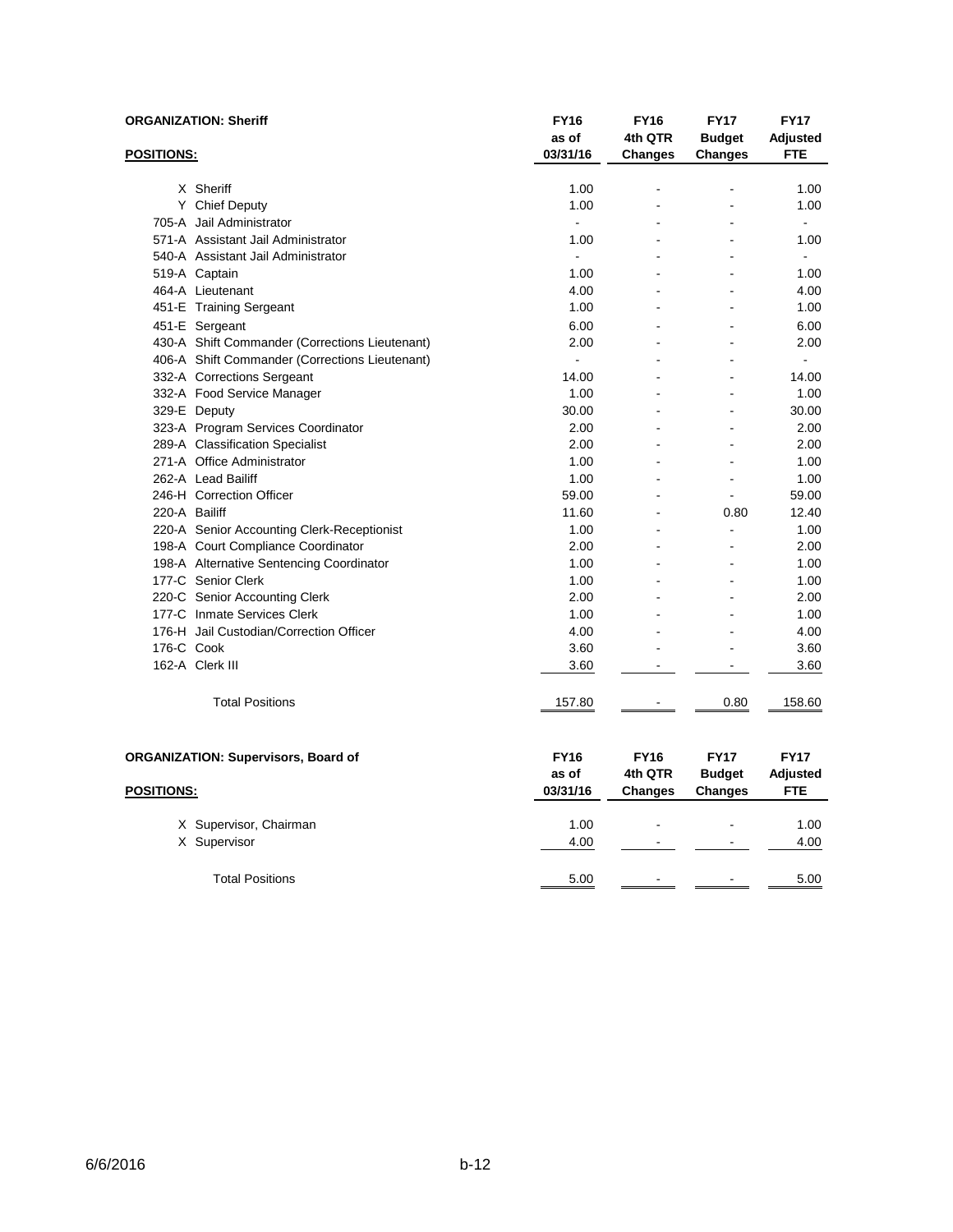|                   | <b>ORGANIZATION: Treasurer</b>        | <b>FY16</b><br>as of | <b>FY16</b><br>4th QTR | <b>FY17</b><br><b>Budget</b> | <b>FY17</b><br>Adjusted |
|-------------------|---------------------------------------|----------------------|------------------------|------------------------------|-------------------------|
| <b>POSITIONS:</b> |                                       | 03/31/16             | <b>Changes</b>         | Changes                      | <b>FTE</b>              |
|                   | X Treasurer                           | 1.00                 |                        |                              | 1.00                    |
|                   | 611-A Financial Management Supervisor | 1.00                 |                        |                              | 1.00                    |
|                   | 556-A Operations Manager              | 1.00                 |                        |                              | 1.00                    |
|                   | 382-A County General Store Manager    | 1.00                 |                        |                              | 1.00                    |
|                   | 332-A Tax Accounting Specialist       | 1.00                 |                        |                              | 1.00                    |
|                   | 332-A Motor Vehicle Supervisor        | 1.00                 |                        |                              | 1.00                    |
|                   | 191-C Cashier                         | 1.00                 |                        |                              | 1.00                    |
|                   | 177-C Accounting Clerk - Treasurer    | 3.00                 |                        |                              | 3.00                    |
|                   | 162-C Clerk III                       | 1.00                 |                        |                              | 1.00                    |
|                   | 151-C Multi-Service Clerk             | 17.00                |                        |                              | 17.00                   |
|                   |                                       | 28.00                |                        |                              | 28.00                   |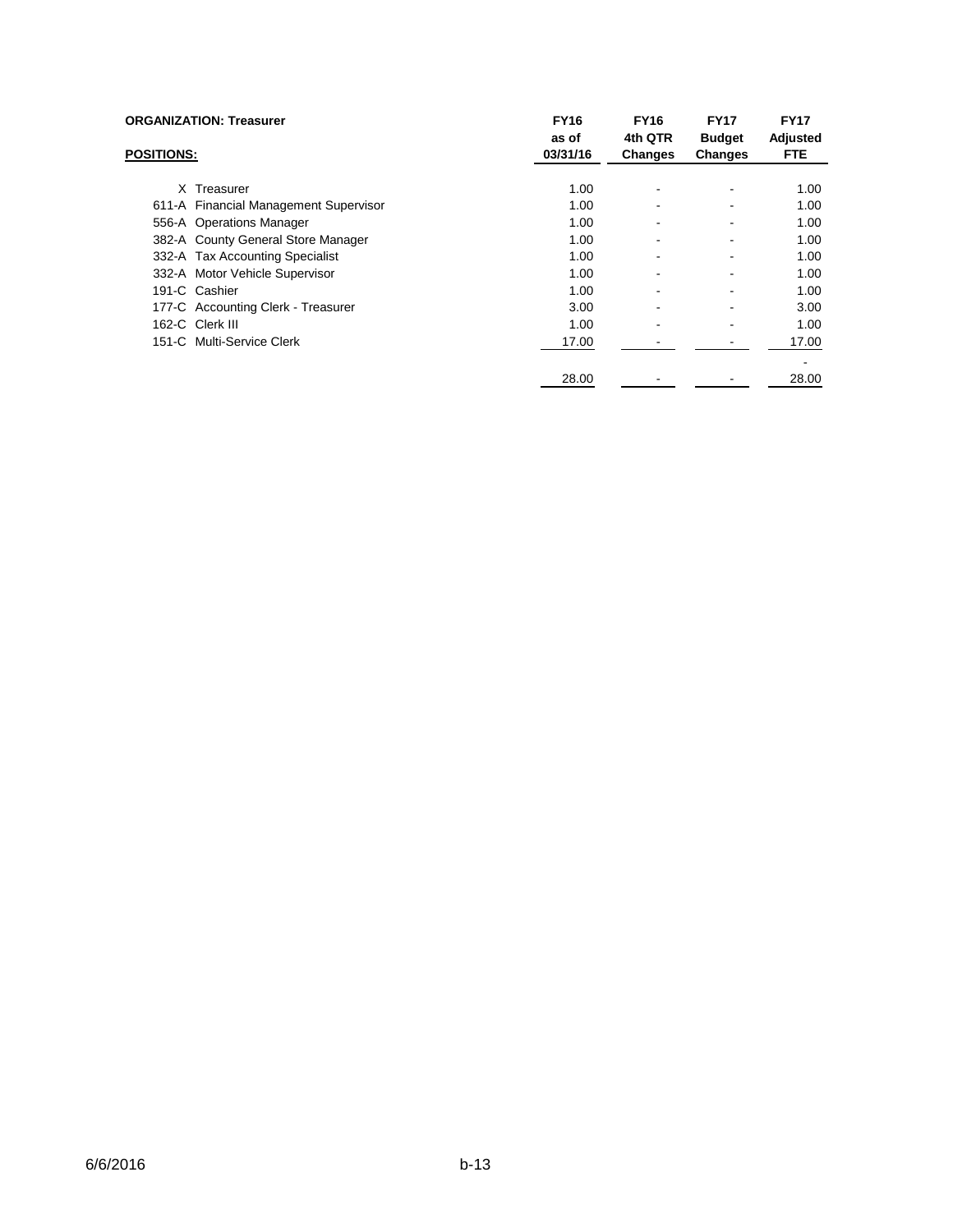#### SCOTT COUNTY FY 17 APPROPRIATIONS SUMMARY

|                                        | <b>FY17</b>        | <b>Budget</b>                                          | <b>FY 17</b>  |
|----------------------------------------|--------------------|--------------------------------------------------------|---------------|
| <b>Description</b>                     | <b>Adopted</b>     | <b>Changes</b>                                         | Appropriated  |
|                                        |                    |                                                        |               |
| Administration                         | \$<br>756,745      | \$                                                     | \$<br>756,745 |
| Attorney                               | 4,295,889          |                                                        | 4,295,889     |
| Auditor                                | 1,622,259          |                                                        | 1,622,259     |
| <b>Authorized Agencies</b>             | 9,431,480          |                                                        | 9,431,480     |
| Capital Improvements (general)         | 8,310,100          |                                                        | 8,310,100     |
| <b>Community Services</b>              | 5,846,320          | $\overline{\phantom{a}}$                               | 5,846,320     |
| Conservation (net of golf course)      | 3,533,918          |                                                        | 3,533,918     |
| Debt Service (net of refunded debt)    | 3,866,579          |                                                        | 3,866,579     |
| <b>Facility &amp; Support Services</b> | 3,517,117          |                                                        | 3,517,117     |
| Health                                 | 6,870,450          |                                                        | 6,870,450     |
| <b>Human Resources</b>                 | 411,750            |                                                        | 411,750       |
| <b>Human Services</b>                  | 77,252             |                                                        | 77,252        |
| Information Technology                 | 2,594,879          |                                                        | 2,594,879     |
| <b>Juvenile Court Services</b>         | 1,346,226          |                                                        | 1,346,226     |
| Non-Departmental                       | 412,484            |                                                        | 412,484       |
| Planning & Development                 | 408,545            |                                                        | 408,545       |
| Recorder                               | 811,953            |                                                        | 811,953       |
| Secondary Roads                        | 7,668,523          |                                                        | 7,668,523     |
| Sheriff                                | 15,334,121         |                                                        | 15,334,121    |
| Supervisors                            | 324,110            |                                                        | 324,110       |
| Treasurer                              | 2,074,414          | $\blacksquare$                                         | 2,074,414     |
| <b>SUBTOTAL</b>                        | 79,515,114         | <b>All Contracts</b>                                   | 79,515,114    |
| <b>Golf Course Operations</b>          | 1,053,324          | <b>Service State</b><br>------------------------ ----- | 1,053,324     |
| <b>TOTAL</b>                           | 80,568,438 \$<br>S | $\mathbf{m} = 0.01$                                    | \$80,568,438  |
|                                        |                    |                                                        |               |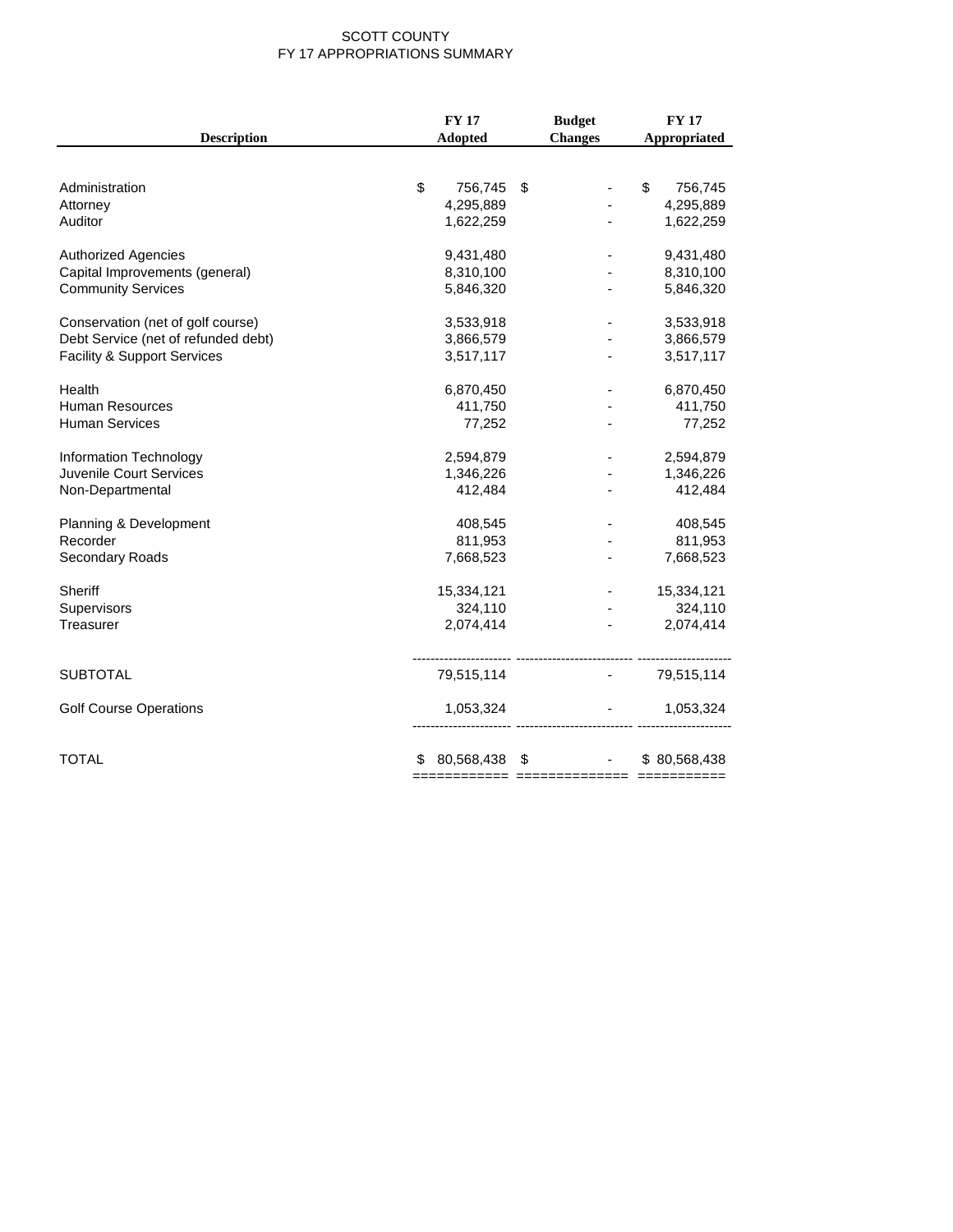| <b>Description</b>                                      | Original<br><b>Budget</b>      | <b>Budget</b><br><b>Changes</b>       | <b>Adjusted</b><br><b>Budget</b> |
|---------------------------------------------------------|--------------------------------|---------------------------------------|----------------------------------|
| ORGANIZATION: ADMINISTRATION                            |                                |                                       |                                  |
| <b>APPROPRIATIONS</b>                                   |                                |                                       |                                  |
| <b>Personal Services</b><br>Expenses<br>Supplies        | 740,145<br>15,000<br>1,600     |                                       | 740,145<br>15,000<br>1,600       |
| <b>TOTAL APPROPRIATIONS</b>                             | 756,745                        | ====== ============                   | 756,745                          |
| ORGANIZATION: ATTORNEY                                  |                                |                                       |                                  |
| <b>APPROPRIATIONS</b>                                   |                                |                                       |                                  |
| <b>Personal Services</b><br>Equipment                   | 3,164,532                      |                                       | 3,164,532                        |
| Expenses<br>Supplies                                    | 1,084,357<br>47,000            |                                       | 1,084,357<br>47,000              |
| <b>TOTAL APPROPRIATIONS</b>                             | 4,295,889                      | <u> ---------- ---------------</u>    | 4,295,889                        |
| ORGANIZATION: AUDITOR                                   |                                |                                       |                                  |
| <b>APPROPRIATIONS</b>                                   |                                |                                       |                                  |
| <b>Personal Services</b><br>Expenses<br><b>Supplies</b> | 1,356,814<br>216,345<br>49,100 |                                       | 1,356,814<br>216,345<br>49,100   |
| <b>TOTAL APPROPRIATIONS</b>                             | 1,622,259                      | and the control of the control of     | 1,622,259                        |
| ORGANIZATION: CAPITAL IMPROVEMENTS (GENERAL)            |                                |                                       |                                  |
| APPROPRIATIONS                                          |                                |                                       |                                  |
| Capital Improvements                                    | 8,310,100                      | and the state of the state of the<br> | 8,310,100                        |
|                                                         |                                |                                       |                                  |

TOTAL APPROPRIATIONS

| 8,310,100 | - | 8,310,100 |
|-----------|---|-----------|
|           |   |           |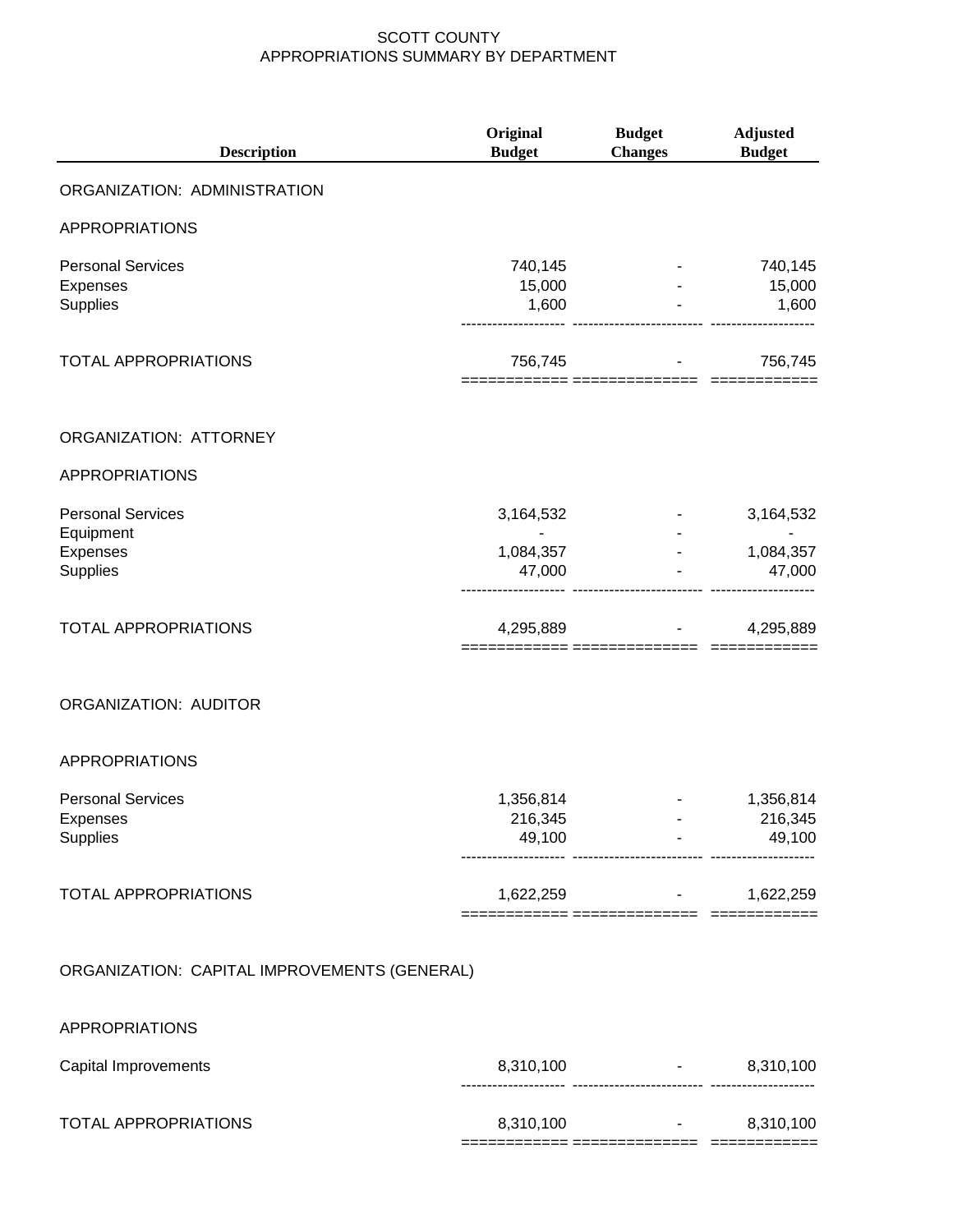| <b>Description</b>                     | Original<br><b>Budget</b> | <b>Budget</b><br><b>Changes</b> | <b>Adjusted</b><br><b>Budget</b> |  |
|----------------------------------------|---------------------------|---------------------------------|----------------------------------|--|
| ORGANIZATION: COMMUNITY SERVICES       |                           |                                 |                                  |  |
| <b>APPROPRIATIONS</b>                  |                           |                                 |                                  |  |
| <b>Personal Services</b>               | 875,963                   |                                 | 875,963                          |  |
| Equipment                              | 25,508                    |                                 | 25,508                           |  |
| Expenses                               | 4,934,002                 |                                 | 4,934,002                        |  |
| Supplies                               | 10,847                    |                                 | 10,847                           |  |
| <b>TOTAL APPROPRIATIONS</b>            | 5,846,320                 |                                 | 5,846,320                        |  |
| ORGANIZATION: CONSERVATION             |                           |                                 |                                  |  |
| <b>APPROPRIATIONS</b>                  |                           |                                 |                                  |  |
| <b>Personal Services</b>               | 2,507,154                 |                                 | 2,507,154                        |  |
| <b>Capital Outlay</b>                  | 62,800                    |                                 | 62,800                           |  |
| Expenses                               | 521,924                   |                                 | 521,924                          |  |
| Supplies                               | 442,040                   |                                 | 442,040                          |  |
| <b>TOTAL APPROPRIATIONS</b>            | 3,533,918                 |                                 | 3,533,918                        |  |
| ORGANIZATION: GLYNNS CREEK GOLF COURSE |                           |                                 |                                  |  |

#### APPROPRIATIONS

| <b>Personal Services</b>    | 594.470   | 594.470   |
|-----------------------------|-----------|-----------|
| Equipment                   | 131,859   | 131,859   |
| Expenses                    | 107,390   | 107,390   |
| Supplies                    | 219,605   | 219,605   |
| <b>TOTAL APPROPRIATIONS</b> | 1,053,324 | 1,053,324 |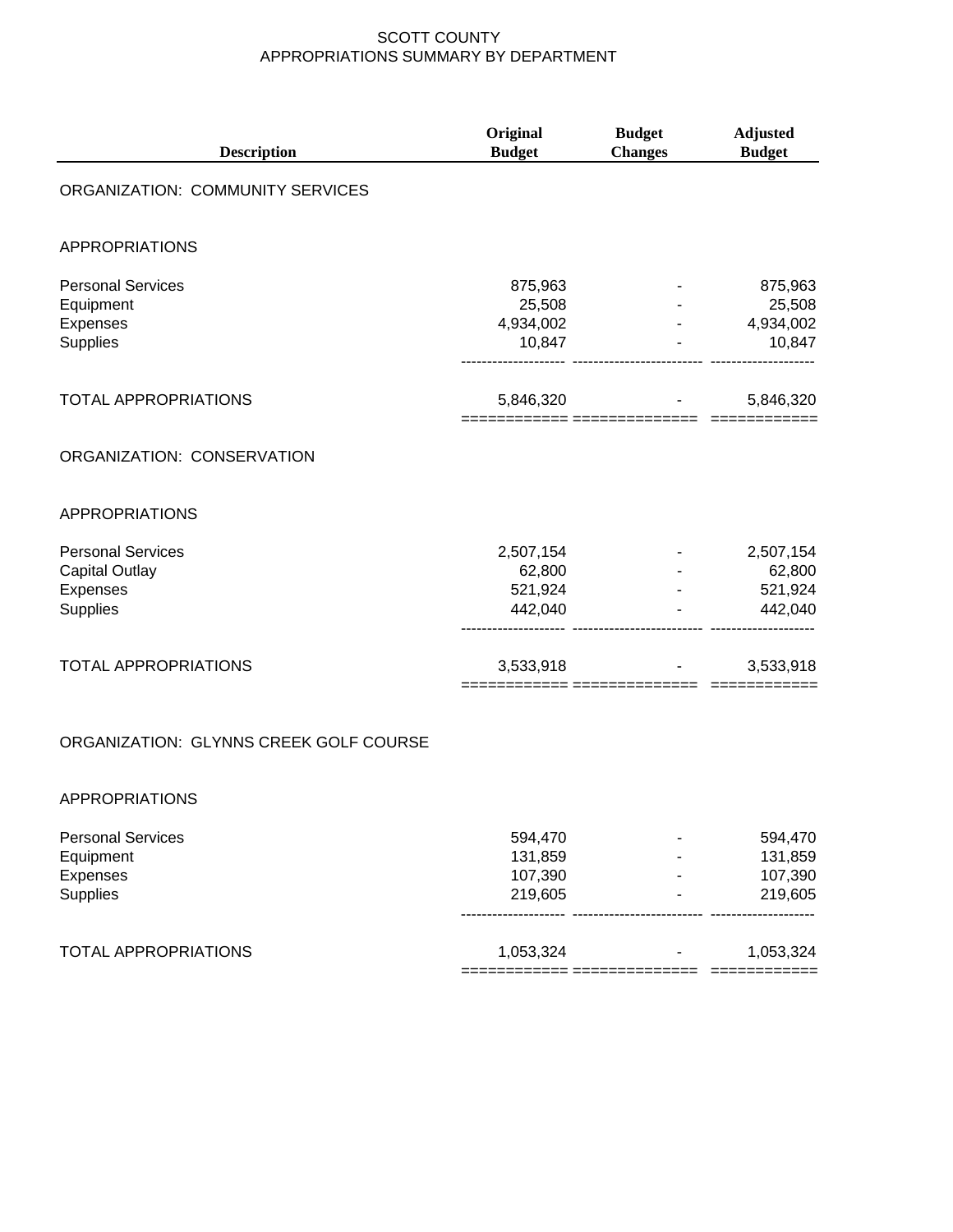| <b>Description</b><br><b>ORGANIZATION: DEBT SERVICE</b>                     | Original<br><b>Budget</b>                   | <b>Budget</b><br><b>Changes</b>             | <b>Adjusted</b><br><b>Budget</b>            |
|-----------------------------------------------------------------------------|---------------------------------------------|---------------------------------------------|---------------------------------------------|
| <b>APPROPRIATIONS</b>                                                       |                                             |                                             |                                             |
| Debt Service<br>Expenses                                                    | 3,863,579<br>3,000                          |                                             | 3,863,579<br>3,000                          |
| <b>TOTAL APPROPRIATIONS</b>                                                 |                                             | $3,866,579$ -                               | 3,866,579                                   |
| ORGANIZATION: FACILITY AND SUPPORT SERVICES                                 |                                             |                                             |                                             |
| <b>APPROPRIATIONS</b>                                                       |                                             |                                             |                                             |
| <b>Personal Services</b><br>Equipment<br><b>Expenses</b><br><b>Supplies</b> | 1,627,817<br>37,000<br>1,627,100<br>225,200 | $\omega_{\rm{max}}$ and $\omega_{\rm{max}}$ | 1,627,817<br>37,000<br>1,627,100<br>225,200 |
| <b>TOTAL APPROPRIATIONS</b>                                                 |                                             | $3,517,117$ -                               | 3,517,117                                   |
| <b>ORGANIZATION: HEALTH</b>                                                 |                                             |                                             |                                             |
| <b>APPROPRIATIONS</b>                                                       |                                             |                                             |                                             |
| <b>Personal Services</b><br>Expenses<br>Supplies                            | 4,128,263<br>2,677,594<br>64,593            |                                             | 4,128,263<br>2,677,594<br>64,593            |
| <b>TOTAL APPROPRIATIONS</b>                                                 | 6,870,450                                   | ========= ===============                   | 6,870,450                                   |
| ORGANIZATION: HUMAN RESOURCES                                               |                                             |                                             |                                             |
| <b>APPROPRIATIONS</b>                                                       |                                             |                                             |                                             |
| <b>Personal Services</b><br>Expenses<br>Supplies                            | 303,050<br>105,400<br>3,300                 | $\sim$ 100 $\pm$ 100 $\pm$                  | 303,050<br>105,400<br>3,300                 |
| <b>TOTAL APPROPRIATIONS</b>                                                 | 411,750                                     |                                             | 411,750                                     |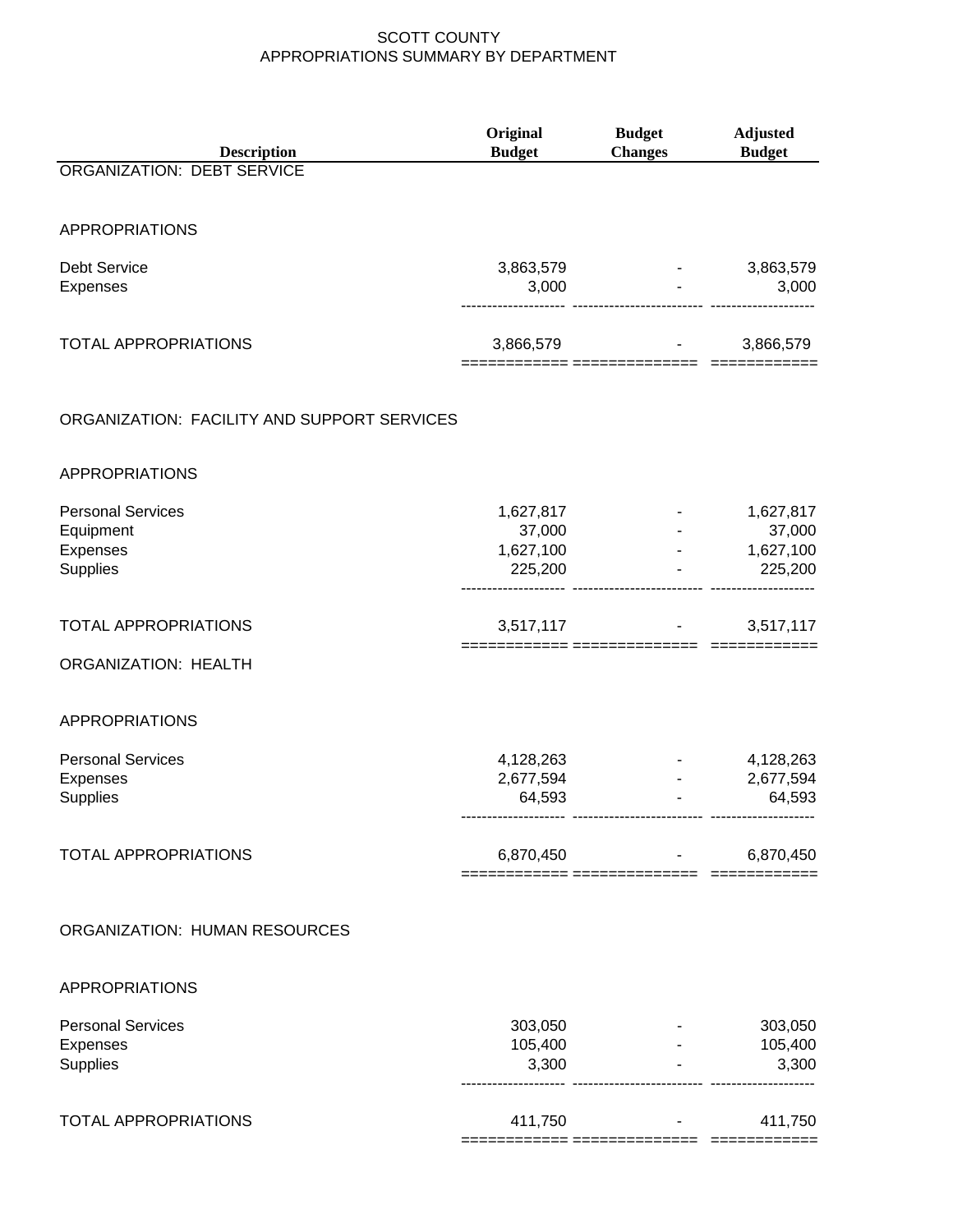| <b>Description</b>                        | Original<br><b>Budget</b> | <b>Budget</b><br><b>Changes</b> | <b>Adjusted</b><br><b>Budget</b> |
|-------------------------------------------|---------------------------|---------------------------------|----------------------------------|
| <b>ORGANIZATION: HUMAN SERVICES</b>       |                           |                                 |                                  |
|                                           |                           |                                 |                                  |
| <b>APPROPRIATIONS</b>                     |                           |                                 |                                  |
| Equipment                                 |                           |                                 |                                  |
| Expenses                                  | 60,800                    |                                 | 60,800                           |
| Supplies                                  | 16,452                    |                                 | 16,452                           |
|                                           |                           |                                 |                                  |
| <b>TOTAL APPROPRIATIONS</b>               | 77,252                    |                                 | 77,252                           |
|                                           |                           |                                 |                                  |
|                                           |                           |                                 |                                  |
| ORGANIZATION: INFORMATION TECHNOLOGY      |                           |                                 |                                  |
|                                           |                           |                                 |                                  |
| <b>APPROPRIATIONS</b>                     |                           |                                 |                                  |
| <b>Personal Services</b>                  | 1,450,179                 |                                 | 1,450,179                        |
| Equipment                                 | 6,000                     |                                 | 6,000                            |
| Expenses                                  | 1,132,800                 |                                 | 1,132,800                        |
| Supplies                                  | 5,900                     |                                 | 5,900                            |
|                                           |                           |                                 |                                  |
| <b>TOTAL APPROPRIATIONS</b>               | 2,594,879                 |                                 | 2,594,879                        |
|                                           |                           |                                 |                                  |
|                                           |                           |                                 |                                  |
| ORGANIZATION: JUVENILE DETENTION SERVICES |                           |                                 |                                  |
|                                           |                           |                                 |                                  |
| <b>APPROPRIATIONS</b>                     |                           |                                 |                                  |
| <b>Personal Services</b>                  | 1,232,595                 |                                 | 1,232,595                        |
| Equipment                                 | 1,600                     |                                 | 1,600                            |
| Expenses                                  | 65,927                    |                                 | 65,927                           |
| Supplies                                  | 46,104                    |                                 | 46,104                           |
|                                           |                           |                                 |                                  |
| <b>TOTAL APPROPRIATIONS</b>               | 1,346,226                 |                                 | 1,346,226                        |
|                                           |                           |                                 |                                  |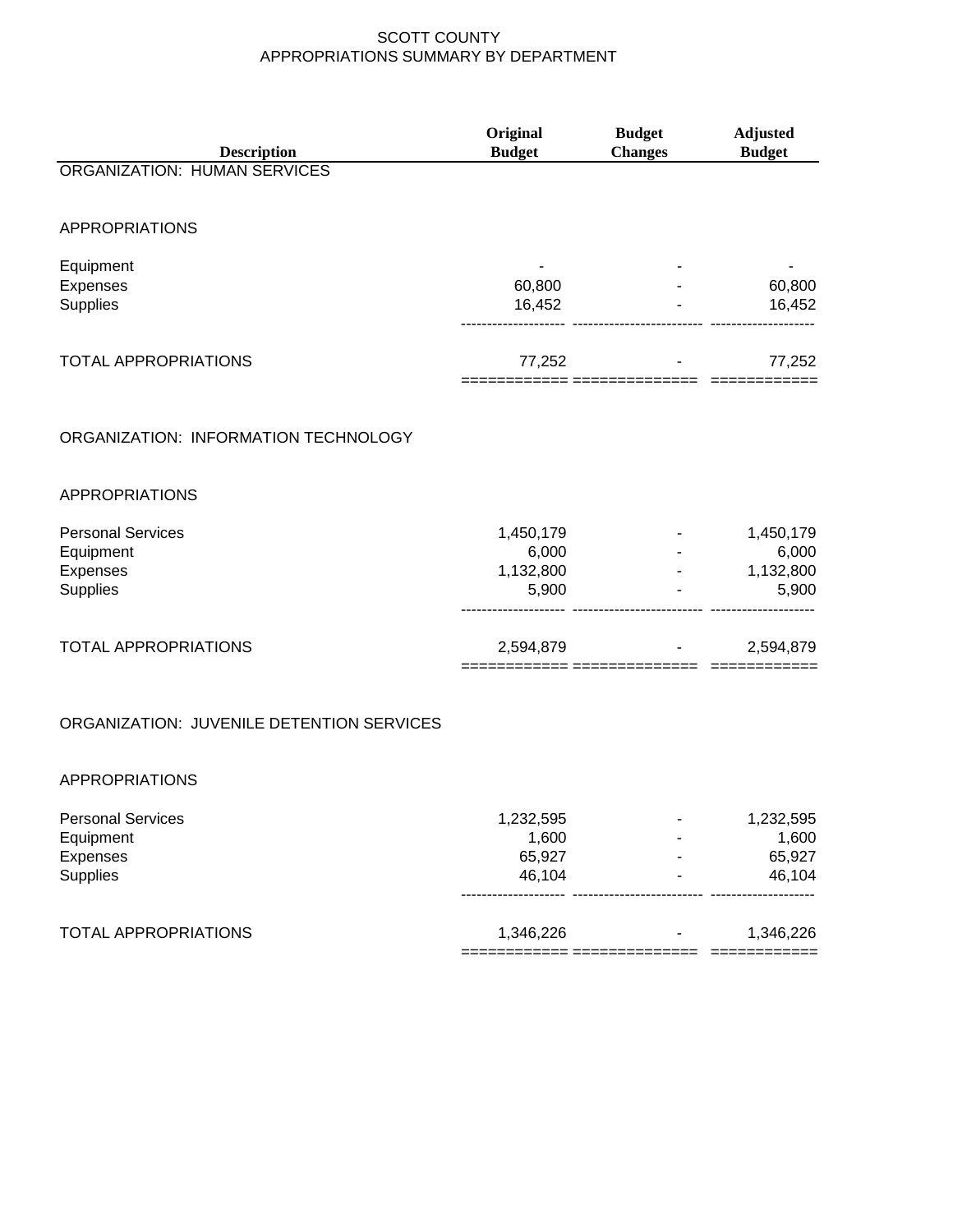| <b>Description</b>                               | Original<br><b>Budget</b>   | <b>Budget</b><br><b>Changes</b>             | <b>Adjusted</b><br><b>Budget</b>        |
|--------------------------------------------------|-----------------------------|---------------------------------------------|-----------------------------------------|
| ORGANIZATION: NON-DEPARTMENTAL                   |                             |                                             |                                         |
| <b>APPROPRIATIONS</b>                            |                             |                                             |                                         |
| <b>Personal Services</b><br>Expenses<br>Supplies | 411,484<br>1,000            | ------------- ------------------------      | 411,484<br>1,000                        |
| <b>TOTAL APPROPRIATIONS</b>                      | 412,484                     |                                             | 412,484<br><b>All Contract Contract</b> |
| ORGANIZATION: PLANNING & DEVELOPMENT             |                             |                                             |                                         |
| <b>APPROPRIATIONS</b>                            |                             |                                             |                                         |
| <b>Personal Services</b><br>Expenses<br>Supplies | 351,145<br>52,200<br>5,200  |                                             | 351,145<br>52,200<br>5,200              |
| <b>TOTAL APPROPRIATIONS</b>                      | 408,545                     | $\sim 100$<br>======= =============== ===== | 408,545                                 |
| ORGANIZATION: RECORDER                           |                             |                                             |                                         |
| <b>APPROPRIATIONS</b>                            |                             |                                             |                                         |
| <b>Personal Services</b><br>Expenses<br>Supplies | 749,853<br>49,750<br>12,350 |                                             | 749,853<br>49,750<br>12,350             |
| <b>TOTAL APPROPRIATIONS</b>                      | 811,953                     |                                             | 811,953                                 |

============ ============== ============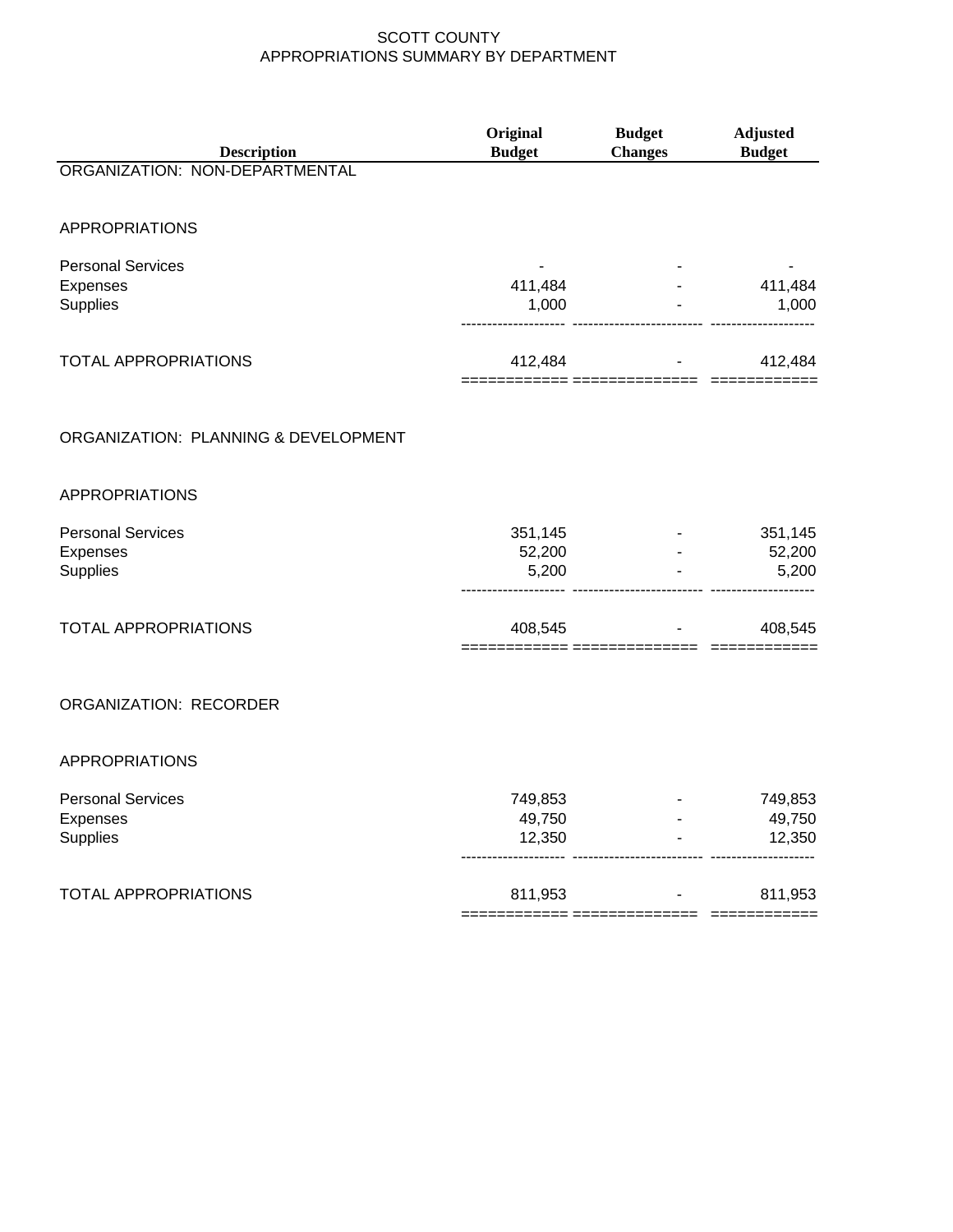| <b>Description</b>                  | Original<br><b>Budget</b>             | <b>Budget</b><br><b>Changes</b> | <b>Adjusted</b><br><b>Budget</b> |
|-------------------------------------|---------------------------------------|---------------------------------|----------------------------------|
| ORGANIZATION: SECONDARY ROADS       |                                       |                                 |                                  |
| <b>APPROPRIATIONS</b>               |                                       |                                 |                                  |
| Administration                      | 278,523                               |                                 | 278,523                          |
| Engineering                         | 472,000                               |                                 | 472,000                          |
| <b>Bridges &amp; Culverts</b>       | 205,000                               |                                 | 205,000                          |
| Roads                               | 2,231,500                             |                                 | 2,231,500                        |
| Snow & Ice Control                  | 468,000                               |                                 | 468,000                          |
| <b>Traffic Controls</b>             | 247,000                               |                                 | 247,000                          |
| <b>Road Clearing</b>                | 155,000                               |                                 | 155,000                          |
| New Equipment                       | 695,000                               |                                 | 695,000                          |
| <b>Equipment Operation</b>          | 1,281,500                             |                                 | 1,281,500                        |
| Tools, Materials & Supplies         | 100,000                               |                                 | 100,000                          |
| Real Estate & Buildings             | 65,000                                |                                 | 65,000                           |
| Roadway Construction                | 1,470,000                             |                                 | 1,470,000                        |
|                                     |                                       |                                 |                                  |
| <b>TOTAL APPROPRIATIONS</b>         | 7,668,523                             |                                 | 7,668,523                        |
| <b>ORGANIZATION: SHERIFF</b>        |                                       |                                 |                                  |
| <b>APPROPRIATIONS</b>               |                                       |                                 |                                  |
|                                     |                                       |                                 |                                  |
| <b>Personal Services</b>            | 13,636,412                            |                                 | 13,636,412                       |
| Equipment                           | 78,015                                |                                 | 78,015                           |
| Expenses                            | 674,547                               |                                 | 674,547                          |
| Supplies                            | 945,147                               |                                 | 945,147                          |
| <b>TOTAL APPROPRIATIONS</b>         | 15,334,121<br>============ ========== |                                 | 15,334,121                       |
|                                     |                                       |                                 |                                  |
| ORGANIZATION: SUPERVISORS, BOARD OF |                                       |                                 |                                  |
| <b>APPROPRIATIONS</b>               |                                       |                                 |                                  |
| <b>Personal Services</b>            | 292,585                               |                                 | 292,585                          |
| Expenses                            | 30,700                                |                                 | 30,700                           |
| <b>Supplies</b>                     | 825                                   |                                 | 825                              |
| <b>TOTAL APPROPRIATIONS</b>         | 324,110                               |                                 | 324,110                          |
|                                     |                                       |                                 |                                  |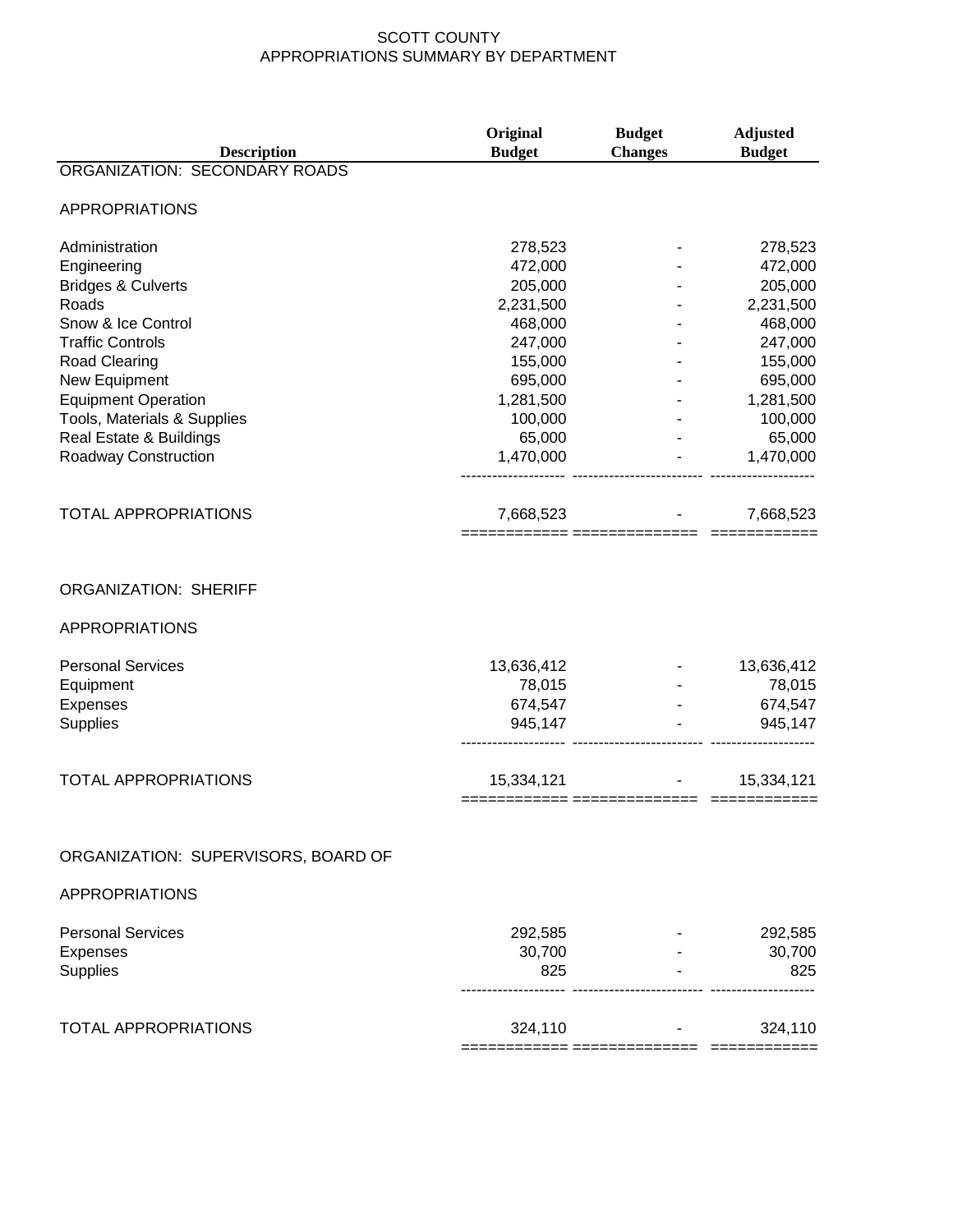| <b>Description</b>                             | Original<br><b>Budget</b> | <b>Budget</b><br><b>Changes</b>     | <b>Adjusted</b><br><b>Budget</b>                                                                           |
|------------------------------------------------|---------------------------|-------------------------------------|------------------------------------------------------------------------------------------------------------|
| <b>ORGANIZATION: TREASURER</b>                 |                           |                                     |                                                                                                            |
| APPROPRIATIONS                                 |                           |                                     |                                                                                                            |
| <b>Personal Services</b>                       | 1,917,699                 |                                     | 1,917,699                                                                                                  |
| Equipment<br>Expenses                          | 1,170<br>102,770          |                                     | 1,170<br>$-102,770$                                                                                        |
| Supplies                                       | 52,775                    |                                     | 52,775                                                                                                     |
| <b>TOTAL APPROPRIATIONS</b>                    |                           | 2,074,414                           | 2,074,414<br>$\frac{1}{2}$ , $\frac{1}{2}$ , $\frac{1}{2}$ , $\frac{1}{2}$ , $\frac{1}{2}$ , $\frac{1}{2}$ |
| ORGANIZATION: BI-STATE PLANNING COMMISSION     |                           |                                     |                                                                                                            |
| <b>APPROPRIATIONS</b>                          |                           |                                     |                                                                                                            |
| <b>Expenses</b>                                |                           | 94,755                              | 94,755<br><b>Figure 1999</b>                                                                               |
| <b>TOTAL APPROPRIATIONS</b>                    |                           | 94,755                              | 94,755                                                                                                     |
|                                                |                           |                                     |                                                                                                            |
| ORGANIZATION: CENTER FOR ALCOHOL/DRUG SERVICES |                           |                                     |                                                                                                            |
| APPROPRIATIONS                                 |                           |                                     |                                                                                                            |
| <b>Expenses</b>                                | 688,331                   | -------------------------- -------- | 688,331<br>$\bullet$ , and a set of $\mathcal{O}(\mathcal{O})$                                             |
| <b>TOTAL APPROPRIATIONS</b>                    | 688,331                   | $\sim$<br>------------ --           | 688,331                                                                                                    |
| ORGANIZATION: CENTER FOR AGING SERVICES        |                           |                                     |                                                                                                            |
| <b>APPROPRIATIONS</b>                          |                           |                                     |                                                                                                            |
| <b>Expenses</b>                                |                           | 275,250 - 275,250                   |                                                                                                            |
| <b>TOTAL APPROPRIATIONS</b>                    |                           | $275,250$ -                         | 275,250                                                                                                    |
|                                                |                           |                                     |                                                                                                            |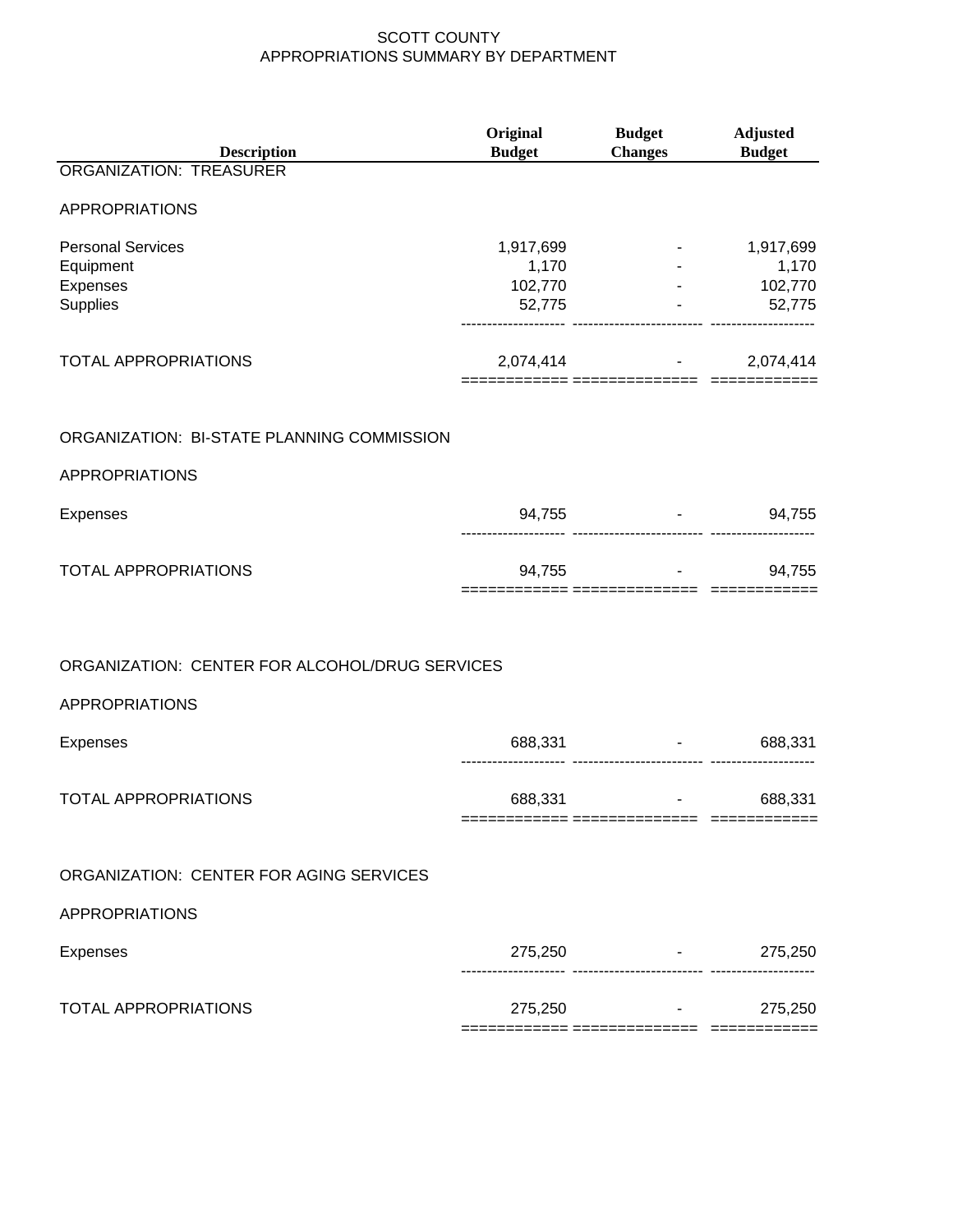| <b>Description</b>                        | Original<br><b>Budget</b> | <b>Budget</b><br>Changes Budget                | <b>Adjusted</b>                    |
|-------------------------------------------|---------------------------|------------------------------------------------|------------------------------------|
| ORGANIZATION: COMMUNITY HEALTH CARE       |                           |                                                |                                    |
| APPROPRIATIONS                            |                           |                                                |                                    |
| <b>Expenses</b>                           |                           | 302,067 - 302,067                              |                                    |
| <b>TOTAL APPROPRIATIONS</b>               |                           | 302,067 - 302,067                              |                                    |
| ORGANIZATION: DURANT VOLUNTEER AMBULANCE  |                           |                                                |                                    |
| <b>APPROPRIATIONS</b>                     |                           |                                                |                                    |
| Expenses                                  |                           | $20,000$ -                                     | 20,000                             |
| <b>TOTAL APPROPRIATIONS</b>               |                           | $20,000$ -                                     | 20,000                             |
| ORGANIZATION: EMERGENCY MANAGEMENT AGENCY |                           |                                                |                                    |
| <b>APPROPRIATIONS</b>                     |                           |                                                |                                    |
| <b>Expenses</b>                           |                           | 7,180,739 - 7,180,739                          |                                    |
| <b>TOTAL APPROPRIATIONS</b>               |                           | 7,180,739 - 7,180,739                          |                                    |
| ORGANIZATION: HUMANE SOCIETY              |                           |                                                |                                    |
| <b>APPROPRIATIONS</b>                     |                           |                                                |                                    |
| Expenses                                  |                           | 33,317<br>------------------------- ---------- | 33,317<br>$\sigma_{\rm{max}}=0.01$ |
| <b>TOTAL APPROPRIATIONS</b>               |                           | $33,317$ -                                     | 33,317                             |
| <b>ORGANIZATION: LIBRARY</b>              |                           |                                                |                                    |
| APPROPRIATIONS                            |                           |                                                |                                    |
| Expenses                                  |                           | 567,021 - 567,021                              |                                    |
| <b>TOTAL APPROPRIATIONS</b>               | 567,021                   | ======= =============== ========               | 567,021                            |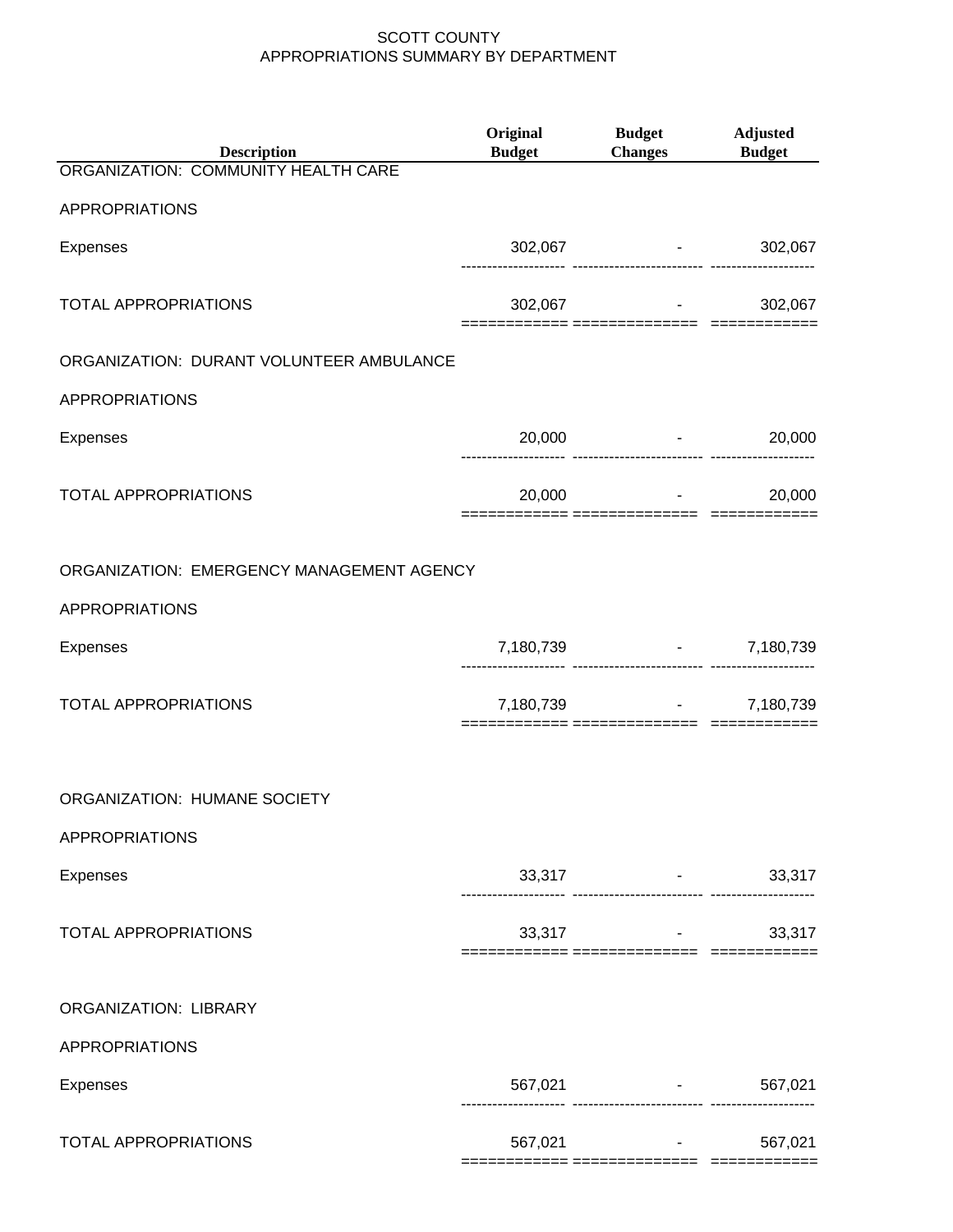| <b>Description</b>                                   | Original<br><b>Budget</b> | <b>Budget</b><br><b>Changes</b> | <b>Adjusted</b><br><b>Budget</b> |
|------------------------------------------------------|---------------------------|---------------------------------|----------------------------------|
| ORGANIZATION: MEDIC AMBULANCE                        |                           |                                 |                                  |
| <b>APPROPRIATIONS</b>                                |                           |                                 |                                  |
| <b>Expenses</b>                                      |                           | $100,000$ -                     | 100,000                          |
| <b>TOTAL APPROPRIATIONS</b>                          | 100,000                   |                                 | 100,000                          |
| ORGANIZATION: QUAD-CITY CONVENTION & VISITORS BUREAU |                           |                                 |                                  |
| <b>APPROPRIATIONS</b>                                |                           |                                 |                                  |
| <b>Expenses</b>                                      | 70,000                    |                                 | 70,000                           |
| <b>TOTAL APPROPRIATIONS</b>                          | 70,000                    | and the contract of the con-    | 70,000                           |
| ORGANIZATION: QUAD-CITY DEVELOPMENT GROUP            |                           |                                 |                                  |
| <b>APPROPRIATIONS</b>                                |                           |                                 |                                  |
| <b>Expenses</b>                                      | 100,000                   |                                 | $-100,000$                       |
| <b>TOTAL APPROPRIATIONS</b>                          | 100,000                   | All Controllers                 | 100,000                          |
|                                                      |                           |                                 |                                  |